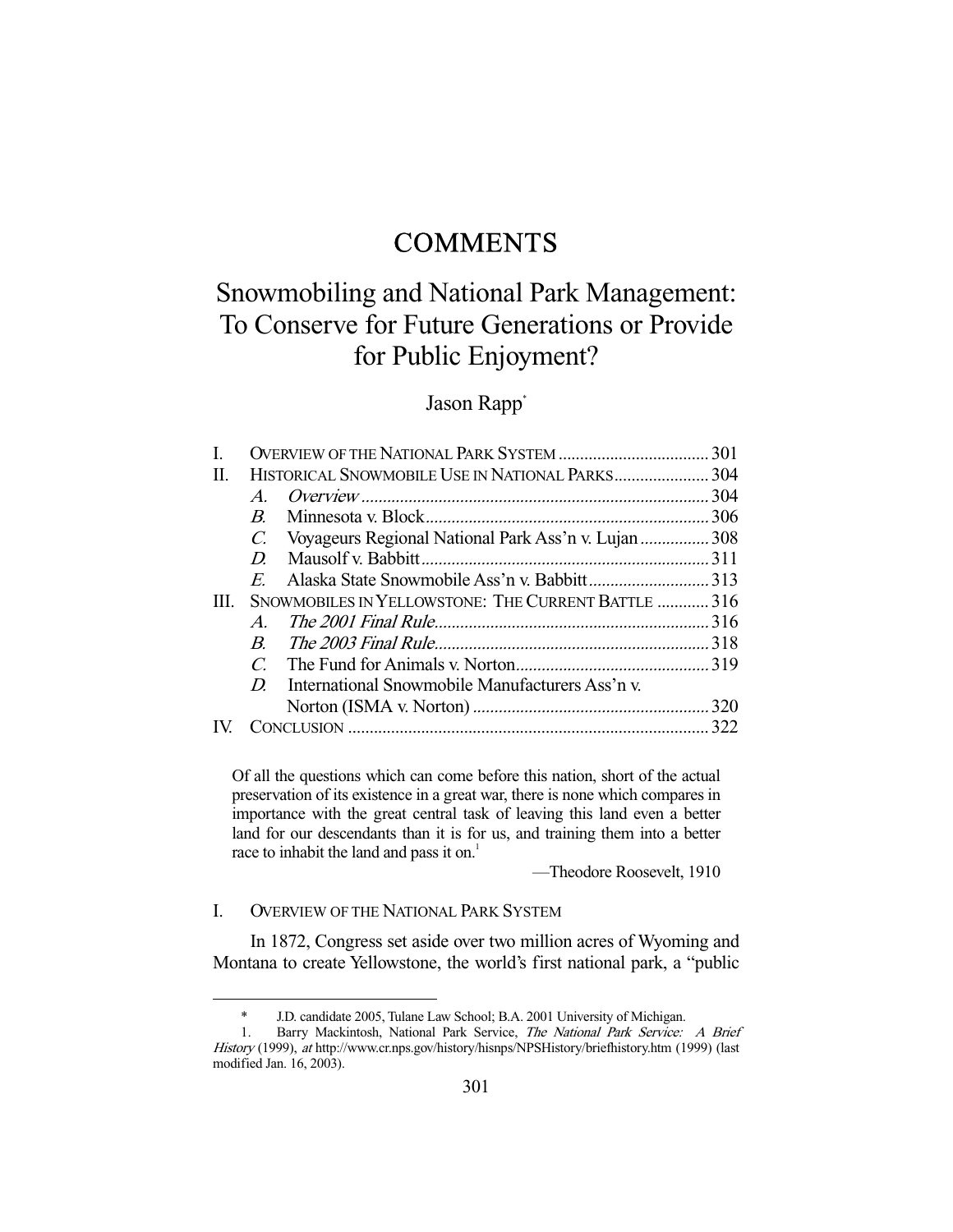park or pleasuring-ground for the benefit and enjoyment of the people."2 Under the Yellowstone Act, the Secretary of the Interior was required to preserve "from injury or spoilation" the "wonders" of the park and insure "their retention in their natural condition."<sup>3</sup> The Act further required the Secretary to protect the wildlife found within the park from "wanton destruction" and to prevent their "capture or destruction for the purposes of merchandise or profit."4

 Throughout the 1890s and early 1900s, Congress followed the precedent of Yellowstone by setting aside more land for national parks.<sup>5</sup> While one factor influencing the creation of the National Park System was the idealistic impulse to conserve natural values, promoting tourism was an additional motivation.<sup>6</sup> In fact, western railroads lobbied to create many of the early parks and built hotels in the parks to boost their passenger business.<sup>7</sup> Consequently, by 1916, the Interior Department oversaw a system of fourteen national parks and twenty-one national monuments but lacked the organization to properly manage them all.<sup>8</sup> Of particular concern were the competing pressures on the parks: utilitarian conservationists favored regulated use of natural resources contained within the parks (advocating projects such as the Hetch Hetchy Dam in Yosemite), while preservationists argued for the strict protection of natural resources.<sup>9</sup> In response to the conflict between utilitarians and preservationists, Stephen Mather crusaded for a National Parks Bureau, which "blurred the distinction between utilitarian conservation and preservation through an emphasis on the economic value of parks as tourist meccas."10 Congress responded by passing the Organic Act of 1916, establishing the National Park Service (NPS or Service) to formally administer the nation's parks.<sup>11</sup>

 The Organic Act of 1916 requires the NPS to "conserve the scenery and the natural and historic objects and the wild life therein and to provide for the enjoyment of the same in such manner and by such means

 <sup>2.</sup> Id.

 <sup>3. 16</sup> U.S.C. § 22 (2000).

 <sup>4.</sup> Id.

 <sup>5.</sup> Mackintosh, supra note 1.

 <sup>6.</sup> Id.

 <sup>7.</sup> Id.

 <sup>8.</sup> Id.

 <sup>9.</sup> Id.

 <sup>10.</sup> Id.

 <sup>11.</sup> See 16 U.S.C. § 1 (2000). Stephen Mather was a wealthy Chicago businessman who became the Assistant for Park Matters to Secretary of the Interior, Franklin Lane. Mackintosh, supra note 1.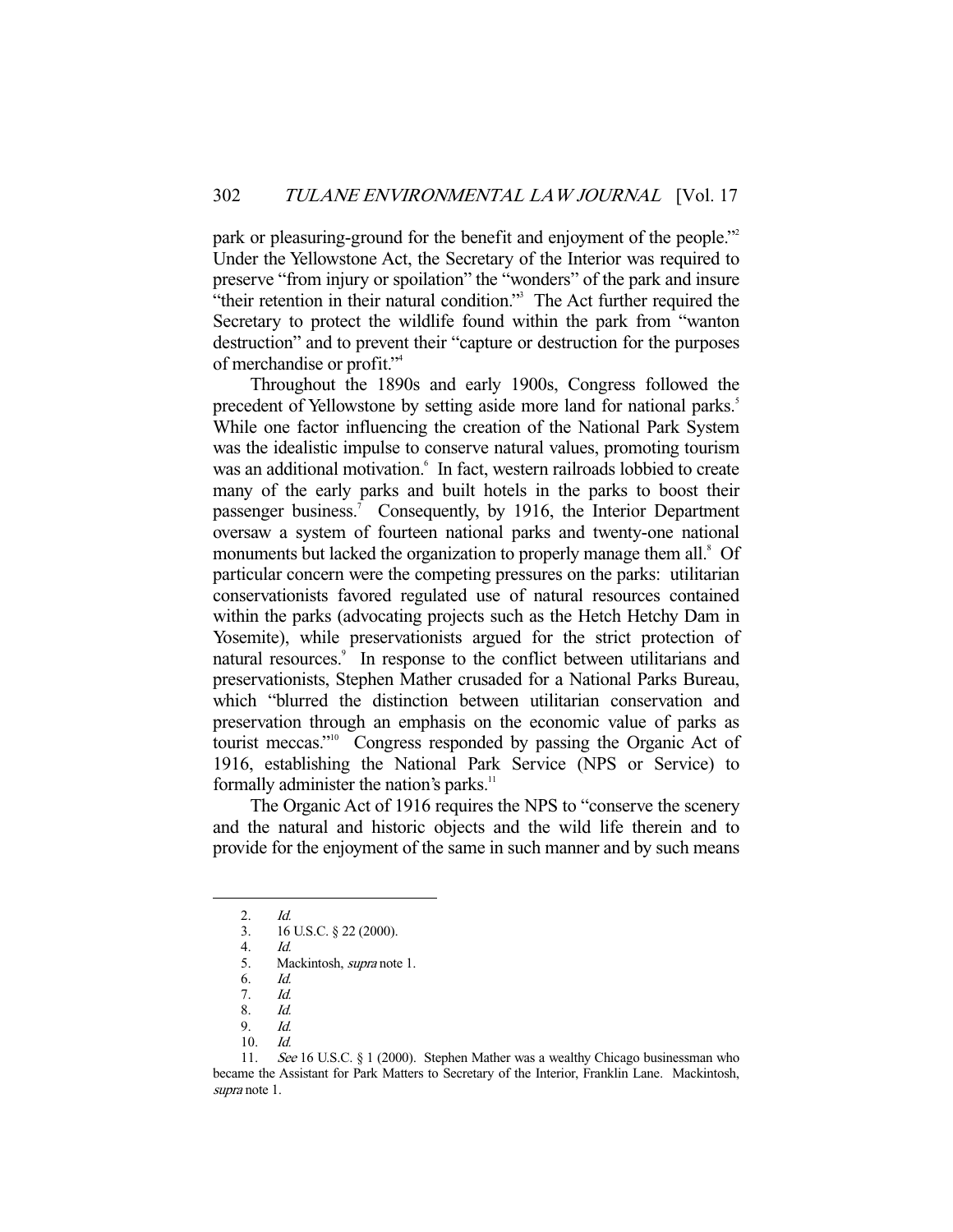as will leave them unimpaired for the enjoyment of future generations."<sup>12</sup> A policy letter of 1918, adopted by then-Secretary of the Interior Franklin Lane, accepted the dual mission of conserving park resources and providing for their enjoyment, specifically reemphasizing the primacy of preservation while also reflecting the idea that the Park Service must attract and accommodate tourism in order to succeed.<sup>13</sup> The Organic Act further authorized the Department of the Interior to promulgate rules and regulations governing various aspects of park administration including transportation and recreation within the parks.<sup>14</sup> The grant of authority to the Secretary of the Interior to make such regulations has been construed broadly.<sup>15</sup>

 The result of the Organic Act is a system of competitive tension between the not-always-compatible goals of preservation and enjoyment. While many features of the Park System have been geared towards providing for the public use and enjoyment of parks, the supposed primacy of conservation has not been forgotten. In a 1963 report, A. Starker Leopold recommended that the parks be maintained to "recreate[], as nearly as possible . . . the condition that prevailed when the area was first visited by the white man" and that "[a] national park should represent a vignette of primitive America."<sup>16</sup>

 The Organic Act provides the framework for NPS management; however, the NPS must also follow the enabling statutes for each particular park and other provisions of federal law, including the National Environmental Policy Act (NEPA) and the Endangered Species Act (ESA).17 Under NEPA, all federal agencies must consider the environmental impacts of any major federal actions with the goal of minimizing environmental degradation.<sup>18</sup> Although NEPA does not require specific results,<sup>19</sup> it does create procedural requirements that must be followed for any major federal action to be valid.<sup>20</sup> NEPA requires that agencies proposing major federal actions "significantly affecting"

 <sup>12. 16</sup> U.S.C. § 1.

 <sup>13.</sup> Mackintosh, supra note 1.

 <sup>14. 16</sup> U.S.C. § 1(a-2). These regulations were codified at 36 C.F.R. §§ 1-1270 (2003).

 <sup>15.</sup> See Wilkenson v. Dep't of Interior, 634 F. Supp. 1265, 1279 (D. Colo. 1986) (upholding the Park Service's authority to control a road inside the Colorado National Monument).

 <sup>16.</sup> Mackintosh, supra note 1.

<sup>17.</sup> See ESA §§ 2-18, 16 U.S.C. §§ 1531-1544 (2000); NEPA §§ 2-209, 42 U.S.C. §§ 4321-4370f (2000).

<sup>18.</sup> See NEPA §§ 2-209, 42 U.S.C. §§ 4321-4370f.<br>19. Strycker's Bay Neighborhood Council v. Karler

 <sup>19.</sup> Strycker's Bay Neighborhood Council v. Karlen, 444 U.S. 223, 227-28 (1980).

 <sup>20.</sup> Calvert Cliffs' Coordinating Comm. v. United States Atomic Energy Comm'n, 449 F.2d 1109, 1112-14 (D.C. Cir. 1971).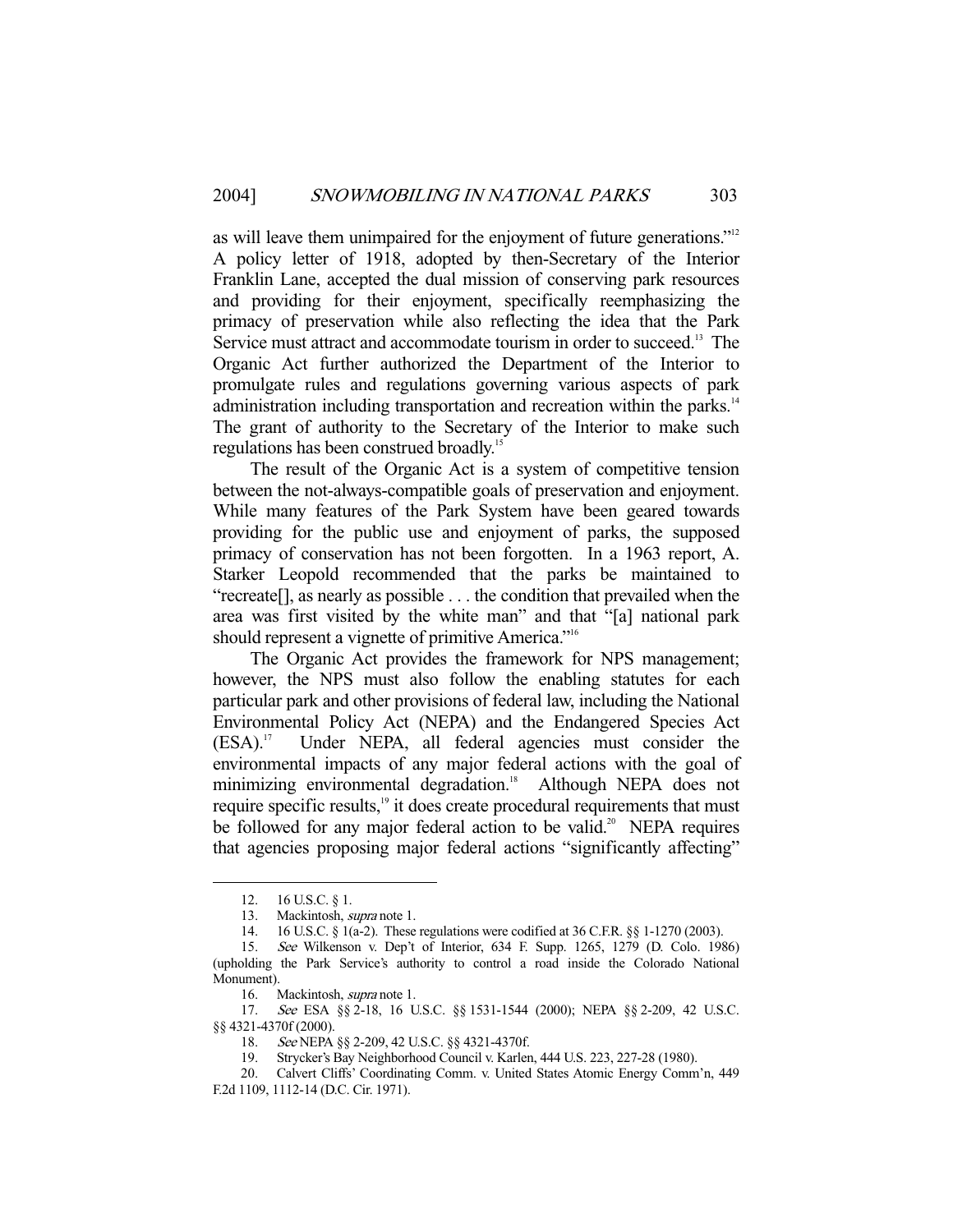the environment shall complete an Environmental Impact Statement (EIS) before embarking upon the project.<sup>21</sup> The EIS (pursuant to the Council on Environmental Quality (CEQ) regulations) must address such factors as cumulative impacts and alternatives and provide the interested public a chance to participate at various stages of the process.<sup>22</sup> The ESA requires federal agencies (such as the NPS) to ensure that their activities do not jeopardize the existence of endangered or threatened species.<sup>23</sup> The regulations implementing the ESA further state that habitat modification or harassment of species will be interpreted as jeopardizing the continued existence of a species. $24$ 

 Thus, national park management has evolved into a inconsistent system with the dual mandate of preserving historical and natural values and promoting public enjoyment and tourism in the present.<sup>25</sup> In addition, the NPS must also take other environmental laws such as NEPA and the ESA into account, creating further procedural requirements governing the manner in which the NPS can regulate public use of the parks. The inherent tension in the NPS management mandate is underscored by the recent controversy surrounding the use of snowmobiles in Yellowstone National Park and the NPS's efforts to regulate such use. The following is an analysis of snowmobile use in the National Park System as a whole and, specifically, Yellowstone National Park. This Comment considers both the preservation/enjoyment debate and the struggle between competing public uses for enjoyment of park land that are mutually inconsistent. Finally, this Comment concludes that the only resolution consistent with successfully maintaining the National Park System is to reassert the primacy of conservation.

# II. HISTORICAL SNOWMOBILE USE IN NATIONAL PARKS

#### A. Overview

-

 The snowmobiling industry claims that the use and manufacturing of snowmobiles have attained a place of prominence in American life.<sup>26</sup> According to the International Snowmobile Manufacturers Association (ISMA), there are approximately 1.65 million registered snowmobiles in

 <sup>21. 42</sup> U.S.C. § 4332(C).

<sup>22. 40</sup> C.F.R. § 1508 (2003).

 <sup>23. 16</sup> U.S.C. § 1536(a)(2) (2000).

 <sup>24.</sup> Babbitt v. Sweet Home Chapter of Cmtys. for a Great Or., 515 U.S. 687, 697-98 (1995).

 <sup>25.</sup> See 16 U.S.C. § 1 (2000).

 <sup>26.</sup> Int'l Snowmobile Mfrs. Ass'n, Snowmobile Statistics, at http://www.snowmobile. org/stats\_registrations\_us.asp (last visited June 1, 2004) [hereinafter Snowmobile Statistics].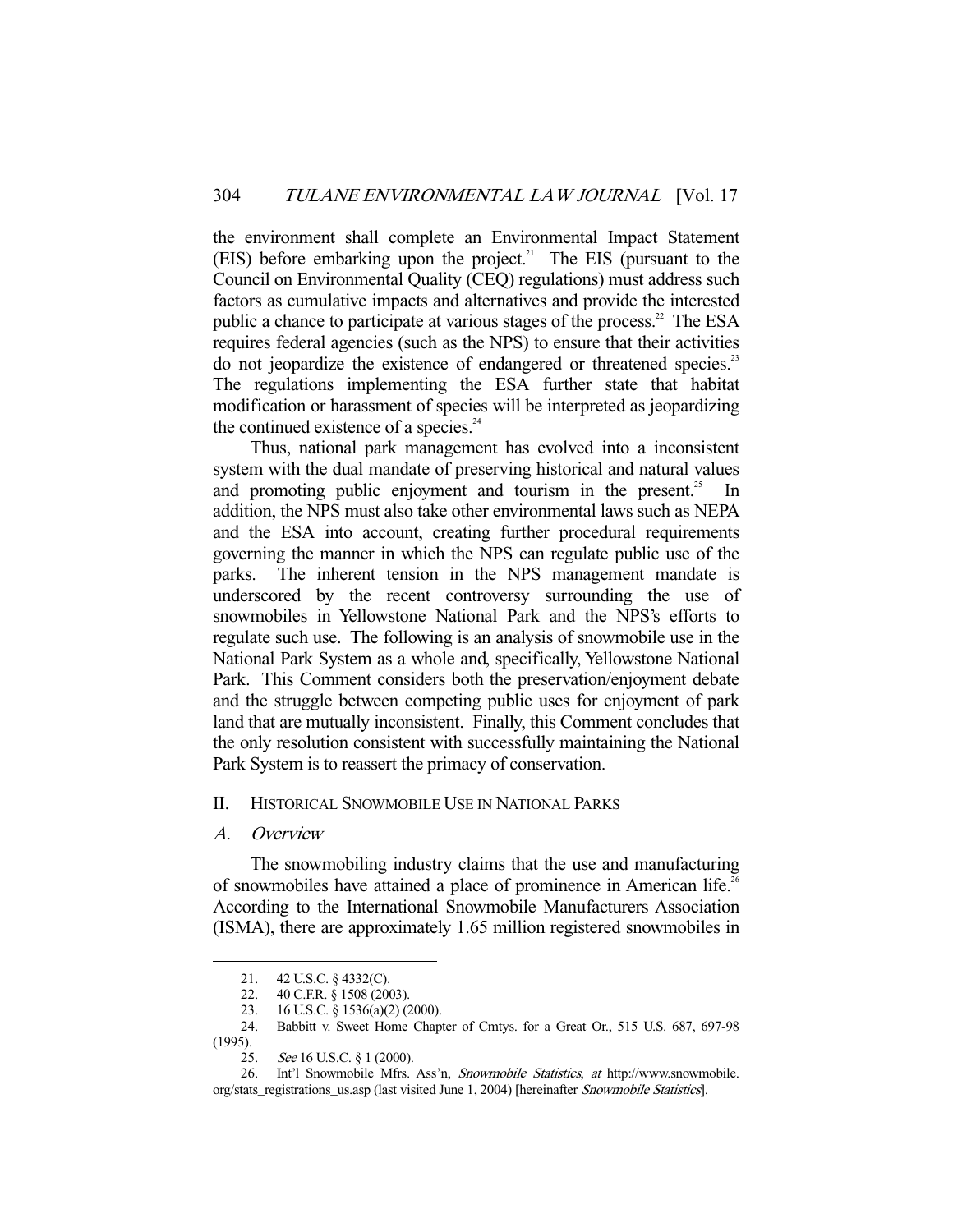the United States today,  $114,927$  of which were sold in 2003 alone.<sup>27</sup> The industry also claims that it has generated over 75,000 fulltime jobs in North America including work involved in manufacturing, dealerships and tourism-related businesses.<sup>28</sup> In sum, the ISMA represents an industry with an annual economic impact of seven billion dollars in the United States.<sup>29</sup> Over 225,000 miles of groomed and marked snowmobile trails have been developed by volunteer clubs, local government and private land owners.<sup>30</sup> Snowmobiling is touted as "great exercise" and "an invigorating sport that is great for stress release and good mental health."<sup>31</sup>

 Snowmobiles were first permitted in Yellowstone in 1963 and the first official winter-use policy for the Parks was implemented in 1968 amidst concerns about the effects of snowmobiling on park resources.<sup>32</sup> In 1971, the NPS began the practice of "trail grooming" to allow for the safe passage of oversnow vehicles.<sup>33</sup> In the subsequent three decades, winter use (and snowmobiling in particular) increased dramatically; between 1983 and 1993 alone, the number of winter visitors at Yellowstone doubled from  $70,000$  to  $140,000$ .<sup>34</sup> Currently, there are over 180 miles of groomed park roads, accommodating as many as 1700 snowmobiles in the Parks per day.<sup>35</sup> Snowmobile use in national parks is controlled and regulated by federal officials and is restricted to the same roads used by recreational vehicles (RVs), cars, trucks and buses; thus, it is impermissible to use snowmobiles as off-road vehicles to access remote areas of the park system.<sup>36</sup> In addition to Yellowstone, snowmobile use has been the source of controversy in several other National Parks and Wilderness Areas, including the Boundary Waters Canoe Area and Voyageurs National Park in Minnesota and Denali National Park and Preserve in Alaska.<sup>37</sup>

 <sup>27.</sup> Id.

 <sup>28.</sup> Press Release, Int'l Snowmobile Mfrs. Ass'n, Snowmobile Related Tourism—a MAJOR Job Generator, at http://www.snowmobile.org/pr\_jobs.asp (last visited June 1, 2004).

 <sup>29.</sup> Snowmobile Statistics, supra note 26.

 <sup>30.</sup> Int'l Snowmobile Mfrs. Ass'n, Facts and Statistics About Snowboarding, at http://www.snowmobile.org/pr\_snowfacts.asp. (last visited June 1, 2004).

 <sup>31.</sup> Id.

<sup>32.</sup> *Id.*<br>33. *Id.* 

 $33.$ 

 <sup>34.</sup> Id.

 <sup>35.</sup> Id.

 <sup>36.</sup> Press Release, Int'l Snowmobile Mfrs. Ass'n, Yellowstone National Park Winter Use Snowmobile History (Mar. 27, 2003), at http://www.snowmobile.org/pr\_ winteruse.asp (last visited June 1, 2004).

 <sup>37.</sup> See Minnesota v. Block, 660 F.2d 1240 (8th Cir. 1981); Voyageurs Reg'l Nat'l Park Ass'n v. Lujan, No. CIV.A.4-90-434, 1991 WL 343370 (D. Minn. Apr. 15, 1991).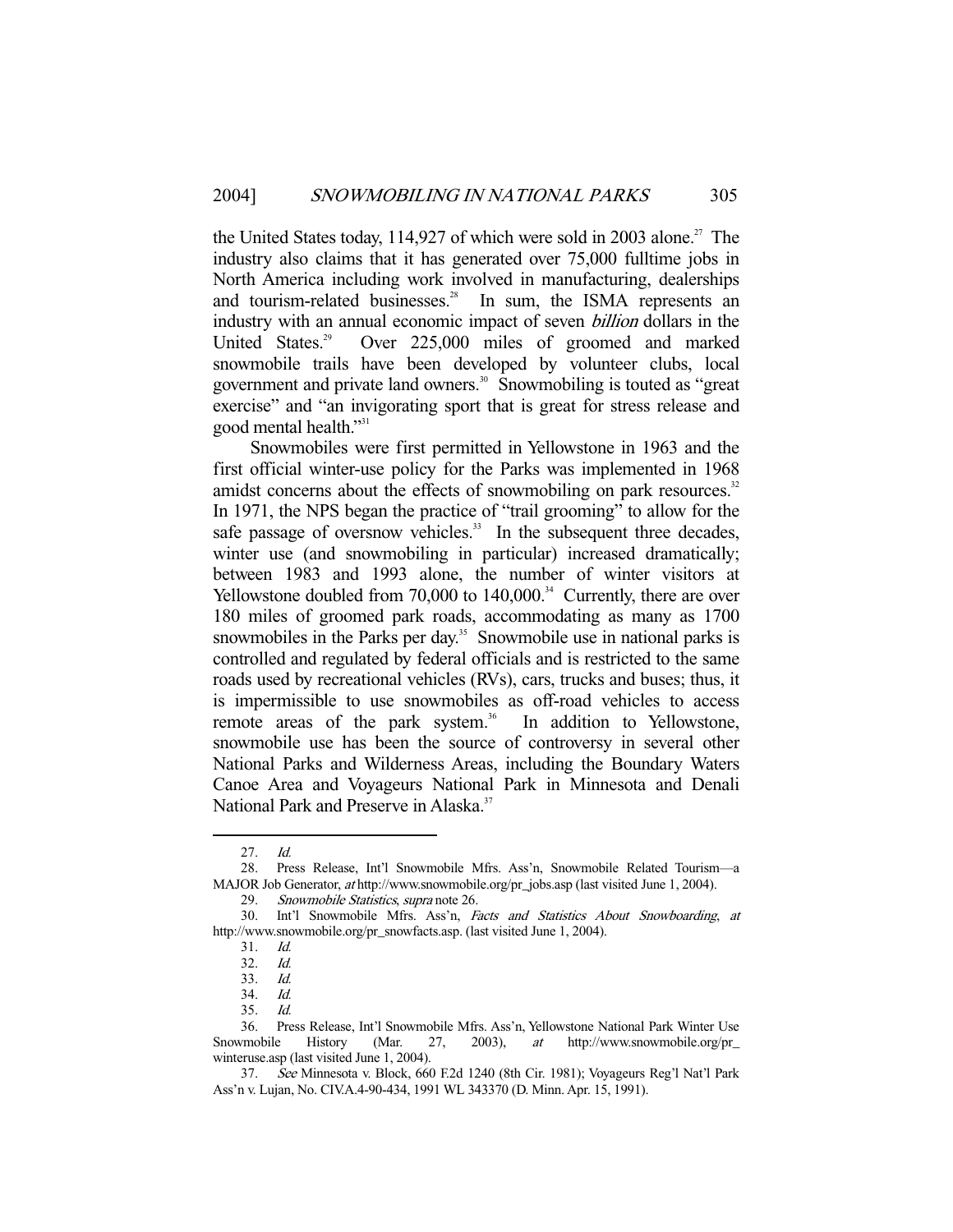Despite the controlled framework governing snowmobile use, some suggest that any use of snowmobiles in the parks is detrimental to the vitality of the park system. This position is supported by an analysis of the relevant legal provisions. In particular, the NPS regulations presumptively prohibit all snowmobile use, unless the snowmobiles are used in specifically designated areas (i.e., routes and water surfaces used by motor vehicles and motorboats in other seasons) and only then where such use is consistent with an individual park's "natural, cultural, scenic and aesthetic values, safety considerations, park management objectives, and will not disturb wildlife or damage park resources."<sup>38</sup> Pursuant to the Interior Department's broad power to regulate the park system,<sup>39</sup> the NPS may also impose restrictions or limits on particular activities to protect environmental values or to avoid conflict among visitor use activities.<sup>40</sup> Furthermore, two Presidential Executive Orders have sought to control the use of off-road vehicles, including snowmobiles, on public lands. Executive Order 11,644, signed by President Nixon in 1972, mandated that agencies allow the use of snowmobiles only in specially selected areas so that vehicle use "minimize harassment of wildlife or significant disruption of wildlife habitats."<sup>41</sup> Executive Order 11,989, signed by President Carter in 1977, provided that an agency head "shall immediately close" specific areas or trails to off-road vehicles (including snowmobiles) when such vehicles would cause "considerable adverse effects" to those areas of the public lands. $42$ 

B. Minnesota v. Block

 The Boundary Waters Canoe Area Wilderness Act of 1978 established the Boundary Waters Canoe Area Wilderness (BWCAW) in Northern Minnesota along the United States—Canadian border in conjunction with Quetico Provincial Park of Ontario.<sup>43</sup> The Wilderness Act of 1964 provided the BWCAW with a specific exemption from the generalized ban on motorized vehicles in Wilderness Areas, allowing already established use of motorboats and snowmobiles in the area.<sup>44</sup> Regulatory power over the "Wilderness Area" was vested in the United

 <sup>38. 36</sup> C.F.R. § 2.18(c) (2003).

 <sup>39.</sup> Wilkenson v. Dep't of Interior, 634 F. Supp. 1265, 1279 (1986).

 <sup>40. 36</sup> C.F.R. § 1.5(a)(1).

<sup>41.</sup> Exec. Order No. 11,644, 3 C.F.R. 142 (1972 Comp.), reprinted as amended in 42 U.S.C. § 4321 app. at 64-65 (2000).

<sup>42.</sup> Exec. Order No. 11,989, 3 C.F.R. 120 (1977 Comp.), reprinted as amended in 42 U.S.C. § 4321 app. at 64-65 (2000).

 <sup>43.</sup> Minnesota v. Block, 660 F.2d 1240, 1245 (8th Cir. 1981).

 <sup>44.</sup> Id. at 1245-46.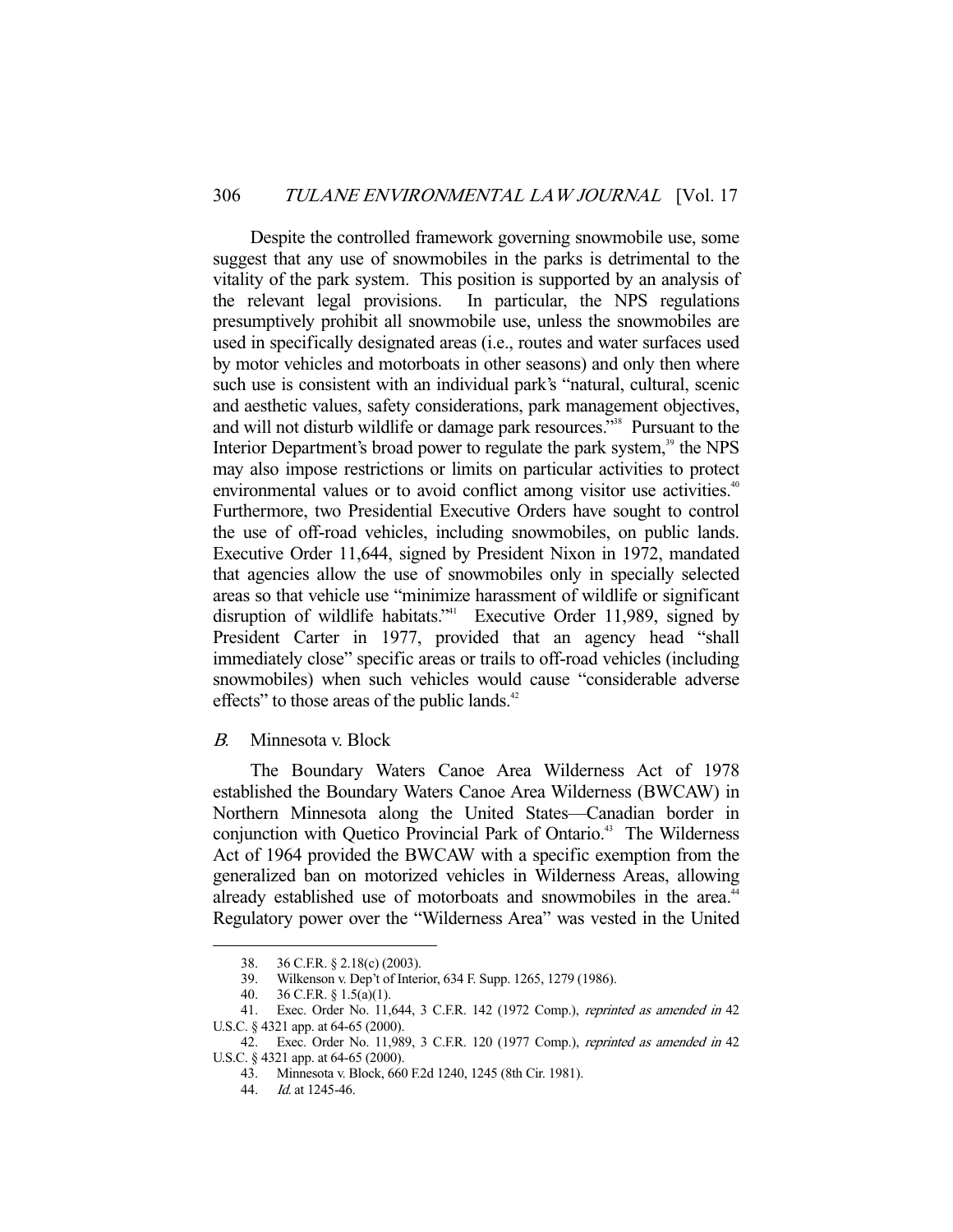States Department of Agriculture (USDA) to retain the "primitive character" of the BWCAW.<sup>45</sup> Pursuant to this mandate, the Secretary banned all snowmobiling within the BWCAW in 1976.<sup>46</sup> In order to address the confusion generated by the BWCAW exemption to the Wilderness Act, section 4(e) of the 1978 BWCAW Act subsequently limited snowmobile use within the area to two designated trails and banned it everywhere else.<sup>47</sup>

 In response to section 4(e), the state of Minnesota, joined by an association of private property owners and the Minnesota United Snowmobilers Association, challenged the 1978 Act's restrictions on snowmobile and motorboat use in federal court.<sup>48</sup> Minnesota claimed that because the United States owned only ninety percent of the lands within the BWCAW, it could not constitutionally regulate the use of the remaining ten percent (owned primarily by the state of Minnesota) and the beds of all lakes and rivers within the BWCAW (also owned by Minnesota). $49$ 

 The United States Court of Appeals for the Eighth Circuit rejected Minnesota's arguments, holding that the Property Clause of the U.S. Constitution<sup>50</sup> granted Congress power over public lands "without limitations."51 The court went on to find that Congress's authority under the Property Clause extended to "regulation of conduct on or off the public land that would threaten the designated purpose of federal lands."<sup>52</sup> Thus, given the 1978 Act's purpose to preserve the wilderness character of the BWCAW, the court in Minnesota v. Block held that section 4's provisions restricting motorized vehicle use in the BWCAW (extending even to state and privately owned lands within the Wilderness Area) were consistent with Congress's management goals for the area.<sup>53</sup>

Minnesota v. Block makes clear that the federal government (specifically Congress) has broad authority over government-owned land. Although there is seemingly a distinction between the Wilderness Act at issue in Block and the Organic Act as applied to the National Park System (given the dual mandates of the Organic Act as opposed to the

 <sup>45.</sup> Id. at 1246.

 <sup>46.</sup> Id. at 1246 n.8.

<sup>47.</sup> *Id.* at 1247.<br>48. *Id.* at 1244.

 $Id.$  at 1244.

 <sup>49.</sup> Id.

 <sup>50.</sup> See U.S. CONST. art. IV, § 3, cl. 2 (providing that "[t]he Congress shall have Power to dispose of and make all needful Rules and Regulations respecting the Territory or other Property belonging to the United States").

 <sup>51.</sup> Block, 660 F.2d at 1248 (citing Kleppe v. New Mexico, 426 U.S. 529, 539 (1976)).

 <sup>52.</sup> Id. at 1249.

 <sup>53.</sup> Id. at 1250.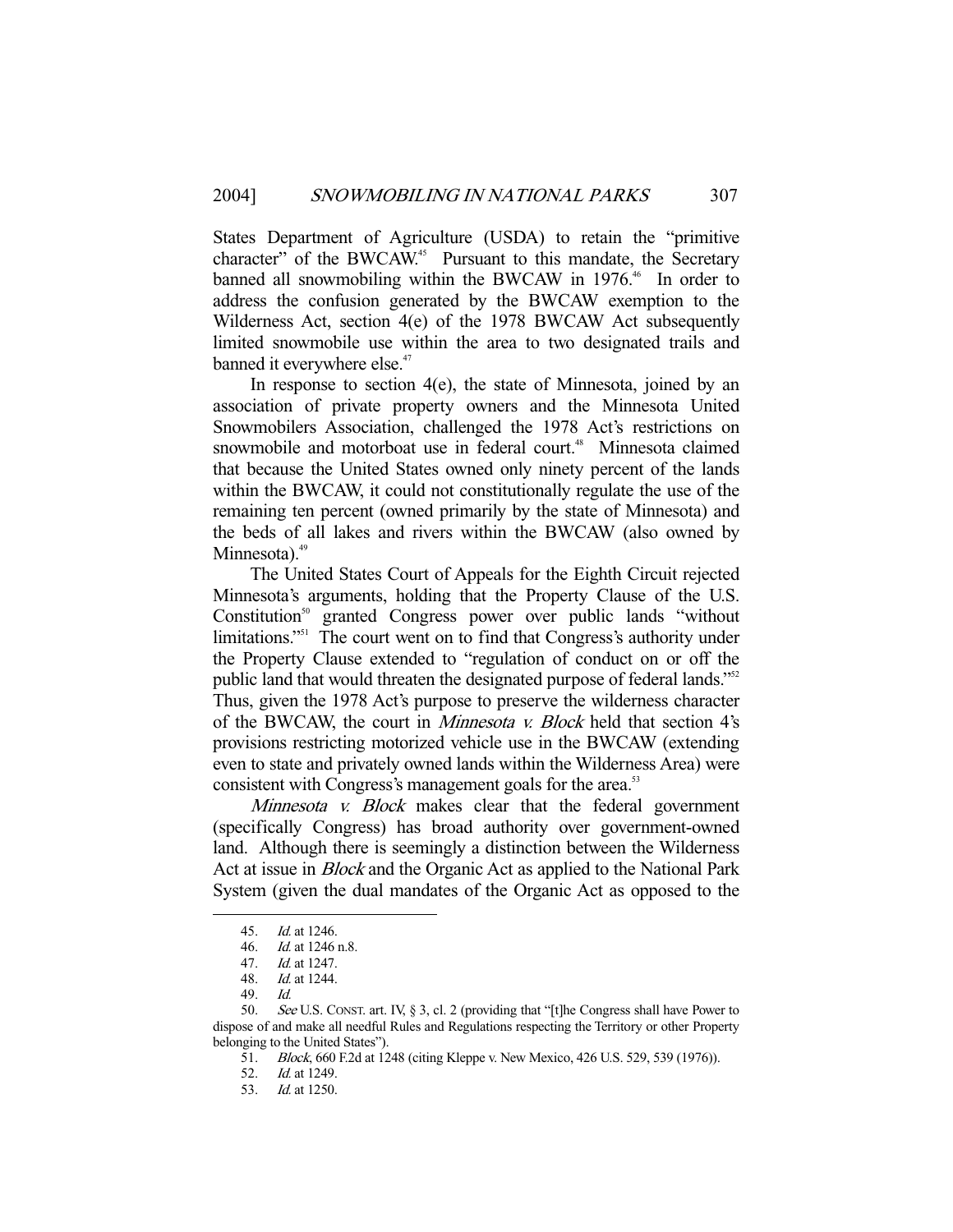singular goal of preservation embodied by the Wilderness Act), the distinction is not overly significant. A plausible interpretation of the Organic Act is that national parks are for the enjoyment of the public, as long as such enjoyment does not threaten the mandate to conserve, and as long as such enjoyment does not unduly interfere with other public enjoyment uses. The Eighth Circuit looked to the legislative history of the 1978 BWCAW Act and gave deference to the determination that some uses of the BWCAW (specifically the operation of motorized vehicles such as snowmobiles) threatened not only other uses of the BWCAW, but also the area's continued existence as a Wilderness Area.<sup>54</sup> Thus, the court's decision in *Block* implies that Congress could regulate motorized vehicle use in national parks if such vehicle use interferes with other public uses more consistent with the original purpose of the area in question.55 Therefore, Congress should be able to limit uses of National Parks in order to further the purposes of the Organic Act; however, the courts have not always granted such broad authority to the NPS.<sup>56</sup>

#### C. Voyageurs Regional National Park Ass'n v. Lujan

 Congress authorized the establishment of Voyageurs National Park in a 1971 act that simultaneously instructed the Secretary of the Interior to review the area within the Park and to report to the President within four years as to the suitability of a possible wilderness designation, pursuant to the Wilderness Act.<sup>57</sup> However, the NPS did not submit a proposed wilderness recommendation to the Secretary of the Interior until 1983.<sup>58</sup> This proposal was rejected by Secretary James Watt; the NPS then issued a second recommendation, this time recommending against the designation of any wilderness areas in the park.<sup>59</sup> Neither of these recommendations was ever transmitted to the President or Congress, as mandated by the Wilderness Act. $\degree$ 

 In between the Park's formal establishment in 1975 and the NPS's wilderness recommendation in 1983, the NPS allowed snowmobiling on the Park's Kabetogama Peninsula and intended to adopt a trail plan

<sup>54.</sup> Id. at 1251 n.21 (quoting Congressman Vento of Minnesota: "[H]istorically the use of motor vehicles could not be reconciled with retaining a primitive wilderness area.").

 <sup>55.</sup> Id.

<sup>56.</sup> See, e.g., Alaska State Snowmobile Ass'n v. Babbitt, 79 F. Supp. 2d 1116 (D. Alaska 1999); Voyageurs Reg'l Nat'l Park Ass'n v. Lujan, No. CIV.A.4-90-434, 1991 WL 343370 (D. Minn. Apr. 15, 1991).

 <sup>57. 16</sup> U.S.C. §§ 160-160K (2000).

<sup>58.</sup> *Voyageurs*, 1991 WL 343370, at \*2.

 <sup>59.</sup> Id.

 <sup>60.</sup> Id.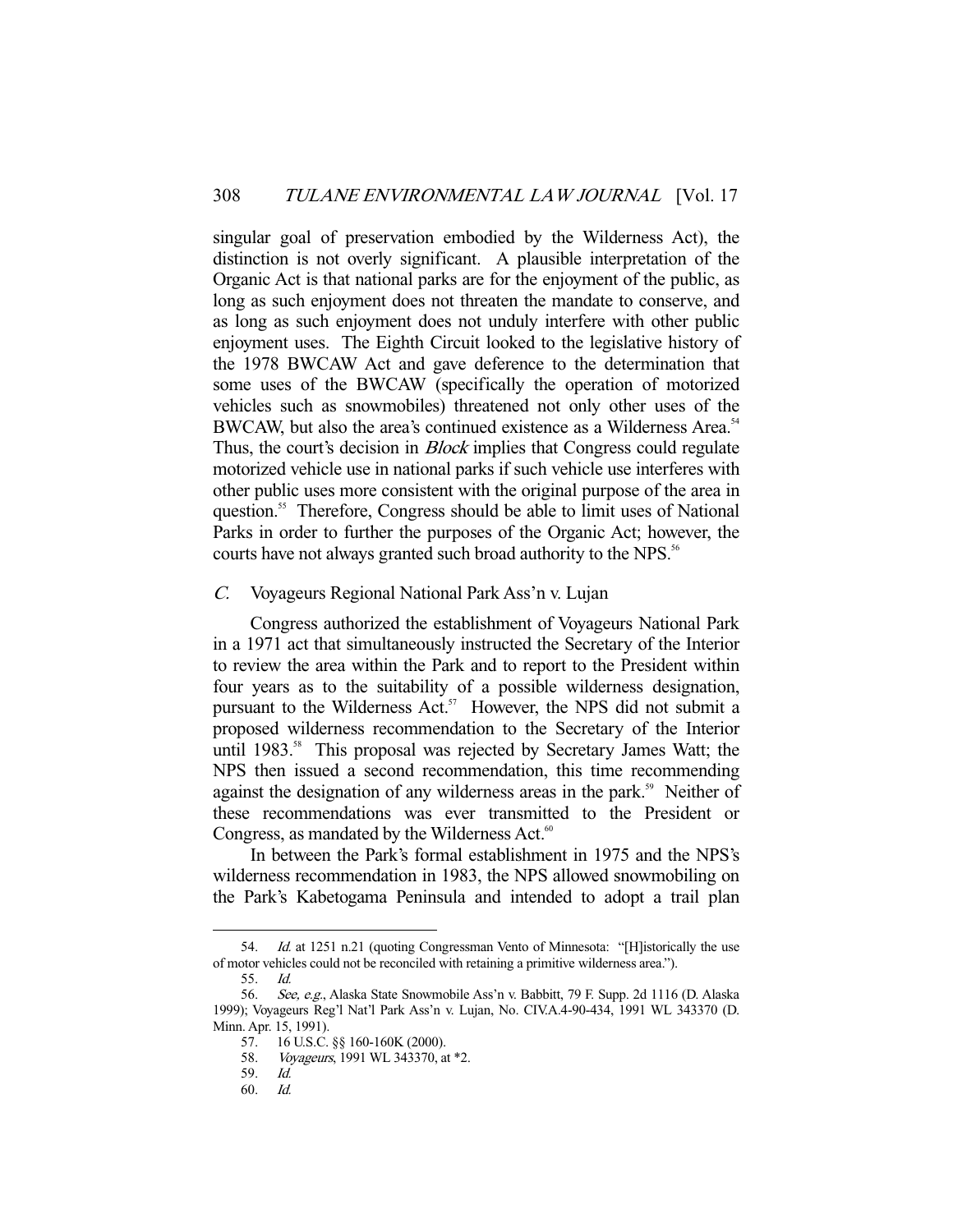"providing for the creation of a permanent snowmobile highway across the full length of the ... [p]eninsula."<sup>61</sup> Conservation organizations brought suit, alleging that the NPS violated Department of the Interior regulations governing national parks by allowing snowmobile use in nondesignated areas. $62$  They further argued that, given the provision in the Park's enabling act setting it up as a wilderness study area, the NPS violated its management policies by allowing use inconsistent with an actual Wilderness Area.<sup>63</sup> The NPS claimed that the Voyageurs National Park Act specifically allowed for the Secretary of the Interior to develop the Park to include the use of snowmobiles.<sup>64</sup> Accordingly, the NPS announced in 1990 that it would waive its usual management policies regarding snowmobiling in areas under consideration for wilderness designation in light of the enabling act's snowmobile language and the pervasive unregulated use of snowmobiles within the Park.<sup>65</sup> Subsequently, the NPS issued a final regulation authorizing snowmobile use on designated trails while allowing the Superintendent the power to temporarily close trails for purposes of "public safety, wildlife management, weather, and park management objectives."<sup>66</sup>

 The United States District Court for the District of Minnesota held that the NPS's failure to submit a wilderness recommendation within the time commanded by the Park's enabling act represented an agency action "unlawfully withheld or unreasonably delayed" within the meaning of the Administrative Procedure Act  $(APA)$ .<sup>67</sup> Pursuant to the APA, the court ordered the Secretary to issue a recommendation to the President in accordance with the Voyageurs National Park statute.<sup>68</sup> Notwithstanding this holding, the court found that the final regulation authorizing snowmobiling in designated areas of the park was valid.<sup>69</sup> The court cited the express authorization of snowmobiling in the Voyageurs enabling act

-

67. *Voyageurs*, 1991 WL 343370, at \*11-\*12.<br>68. *Id.* at \*12. The APA provides that a con-

 <sup>61.</sup> Id. at \*3. The Kabetogama Peninsula accounts for approximately half of the park's land area and is the largest contiguous landmass in the park. *Id.* at \*1.

 <sup>62.</sup> See 36 C.F.R. § 2.18(c) (2003) ("The use of snowmobiles is prohibited, except on designated routes and water surfaces that are used by motor vehicles or motorboats during other seasons.").

 <sup>63.</sup> Voyageurs, 1991 WL 343370, at \*2-\*3. These policies provide that pending congressional action, the Service will take no action with respect to a wilderness study area that would diminish its wilderness suitability, and that all management decisions made in the interim period will be "made in expectation of eventual wilderness designation." 36 C.F.R. § 2.18(c).

 <sup>64.</sup> See 16 U.S.C. § 160h (2000).

 <sup>65.</sup> Voyageurs, 1991 WL 343370, at \*3-\*4.

 <sup>66. 36</sup> C.F.R. § 7.33(b).

 $Id.$  at  $*12$ . The APA provides that a court "shall compel agency action unlawfully withheld or unreasonably delayed." 5 U.S.C. § 706(1) (2000).

 <sup>69.</sup> Voyageurs, 1991 WL 343370, at \*14.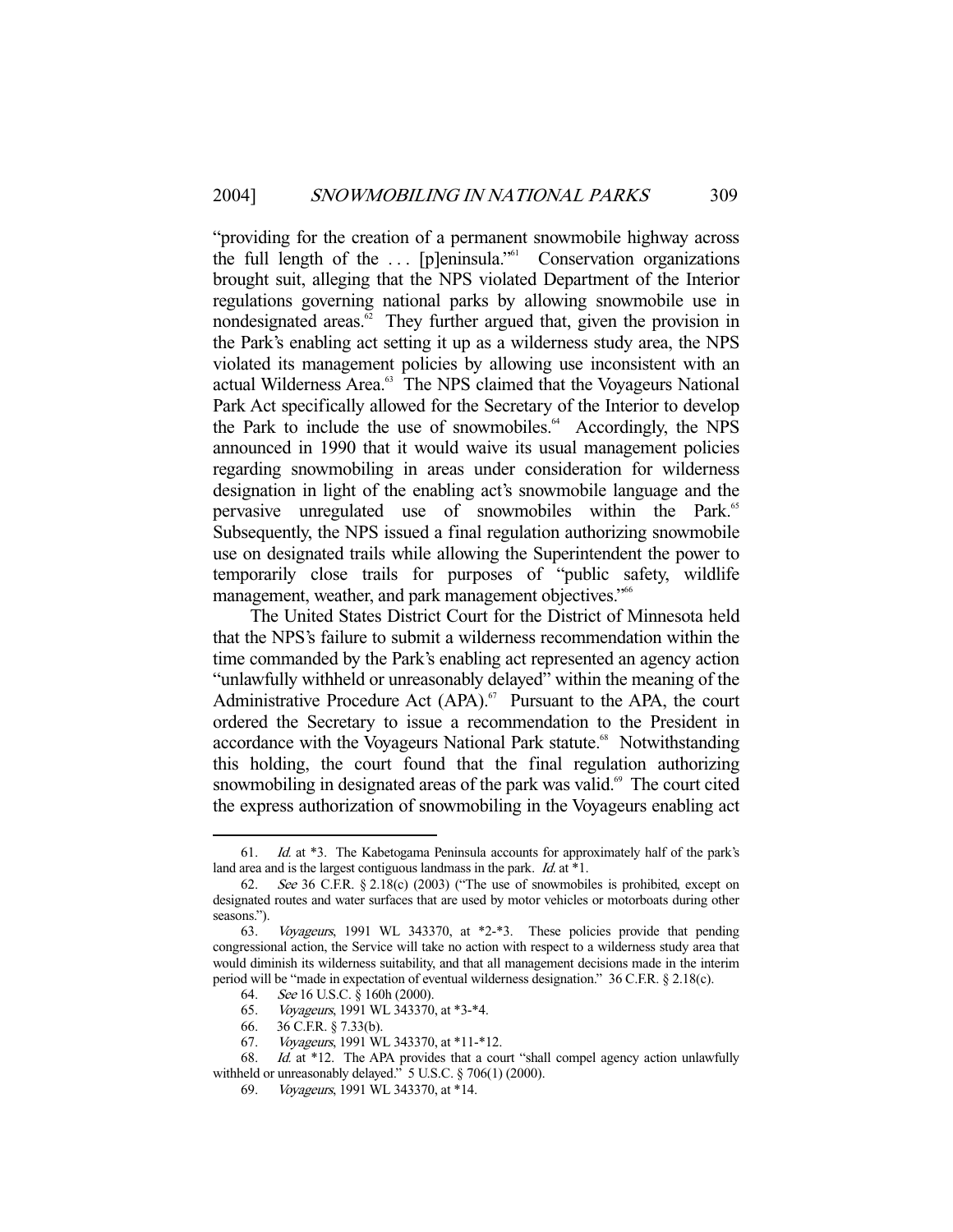and maintained that the NPS could allow snowmobiling and still meet the goals of the Wilderness Act after a reasoned determination that "such a use is not inconsistent with future wilderness designation."70 In support of such a determination, the NPS pointed to a draft trail plan and environmental assessment finding that snowmobiling does not conflict with wilderness suitability because "the nonconforming use can be stopped at any time and the trails will quickly revegetate . . . restoring wilderness characteristics."<sup>71</sup>

 On appeal, the Eighth Circuit upheld the district court's decision, finding that the enabling legislation evidenced Congress' intent that snowmobiles could be used in the Park.<sup>72</sup> The court further noted that the specific language of the enabling act trumped the general requirements of the Wilderness Act, finding that the NPS had adequately explained its departure from the Wilderness Act.<sup>73</sup>

 The holdings of both the district court and the Eighth Circuit in Voyageurs are consistent: the NPS's presumptive ban on snowmobiling in national parks is subordinate to any park-specific enabling act that contemplates snowmobile use. Furthermore, enabling acts that allow for snowmobiling may control even in the face of a mandate to preserve the land for possible future wilderness designation, where the NPS makes a reasonable determination that such use will not diminish the land's wilderness suitability.<sup>74</sup> The district court also pointed to the support for snowmobiling within the community surrounding Voyageurs National Park as an additional basis to uphold the NPS's approval of snowmobile use in the Park.<sup>75</sup> Thus, in the wake of *Voyageurs*, it is clear that parkspecific enabling acts can override both the generalized ban on snowmobiles found in section 2.18 of the NPS regulations and the Organic Act's mandate to conserve and leave unimpaired the natural values of national parks. Whenever Congress merely contemplates snowmobiling in an enabling act by allowing for "appropriate provisions for . . . the use of snowmobiles," pervasive and unregulated use can be deemed consistent with law.<sup>76</sup>

 <sup>70.</sup> Id.

 <sup>71.</sup> Id. at \*13.

 <sup>72.</sup> Voyageurs Reg'l Nat'l Park Ass'n v. Lujan, 966 F.2d 424, 427-28 (8th Cir. 1992).

<sup>73.</sup> See id. at 428 (observing that the regulations provide for closure under certain circumstances, and minimal trail clearing and signing will not diminish the possibility for future wilderness designation (citing the minimal trail clearing and signing authorized and the provisions of 36 C.F.R. § 7.33 that provided for closure under certain circumstances)).

<sup>74.</sup> *Id.* at 428 ("[T]he general language of the Wilderness Act must give way to the more specific provisions of the park's enabling legislation.").

 <sup>75.</sup> Voyageurs, 1991 WL 343370, at \*14.

 <sup>76. 16</sup> U.S.C. § 160(h) (2000).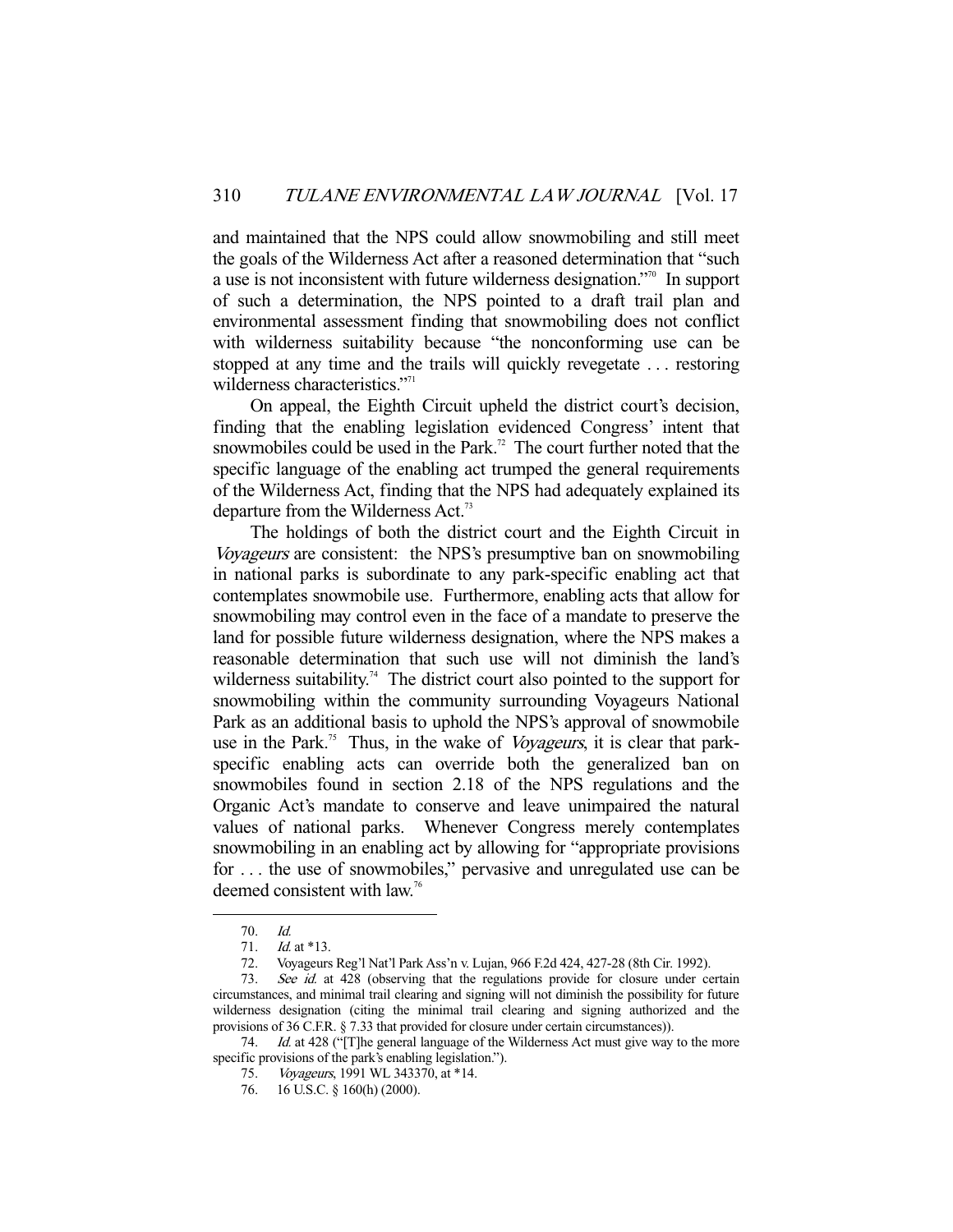Given the Organic Act's requirement that NPS managers "always seek to avoid, or minimize . . . adverse impacts on park resources and values," $\frac{m}{n}$  an outcome allowing the unregulated use of snowmobiles in a potential Wilderness Area over a number of years is problematic and inconsistent with at least one purpose of the National Park System.<sup>78</sup> Based on the enabling act for Voyageurs National Park, the NPS only had the authority to pass regulations allowing limited snowmobile use, where such use would be consistent with a possible future wilderness designation.<sup>79</sup> However, much of the snowmobile use that took place in the park went beyond the scope of these limits; the NPS effectively allowed fifteen years of *unregulated* snowmobiling in violation of the enabling act's requirement of "appropriate provisions for . . . the use of snowmobiles."<sup>80</sup>

#### D. Mausolf v. Babbitt

 In December 1992, pursuant to the Voyageurs National Park snowmobiling regulations, the NPS closed certain areas of the park to snowmobile use in order to protect two endangered species: the bald eagle and the gray wolf.<sup>81</sup> Subsequently, the Minnesota United Snowmobilers Association brought suit, claiming the closures violated the ESA and the Administrative Procedure Act  $(APA).<sup>82</sup>$  Although the NPS had initially found that snowmobiling's impacts on wildlife in the park were insignificant, the NPS changed course based on a biological assessment issued by the Fish and Wildlife Service (FWS) in March 1992.83 The FWS opinion instructed the NPS to close snowmobile trails to prevent disruptions of the gray wolf's feeding habits.<sup>84</sup>

 Under the ESA, it is unlawful for individuals to "take" a threatened or endangered species;<sup>85</sup> "take" is defined to include the "harass[ment]" or "harm[ing]" of such species.<sup>86</sup> By regulation, "harass" is defined as

 <sup>77.</sup> The Fund for Animals v. Norton, 294 F. Supp. 2d 92, 103 (D.D.C. 2003) (quoting NAT'L PARK SERV., 2001 Mgmt. Policies at 1.4.1., A.R. 85,318).

 <sup>78.</sup> Voyageurs, 1991 WL 343370, at \*3-\*4. Snowmobile use was apparently ongoing from the time of at least the inception of Voyageurs National Park in 1975 until the NPS finally explicitly authorized such use in 1991 through 36 C.F.R. § 7.33. Id.

 <sup>79.</sup> Id. at \*12-\*13. The NPS has authority to promulgate regulations allowing limited snowmobile use. See 16 U.S.C. § 160h.

 <sup>80.</sup> Fund for Animals, 294 F. Supp. 2d at 103; see 16 U.S.C. § 160h.

<sup>81.</sup> Mausolf v. Babbitt, 913 F. Supp. 1334, 1335-36 (D. Minn. 1996).<br>82. Id. at 1336.

*Id.* at 1336.

<sup>83.</sup> *Id.* at 1338.

 <sup>84.</sup> Id.

 <sup>85. 16</sup> U.S.C. § 1538(a)(1)(B)-(D).

 <sup>86.</sup> Id. § 1532(19).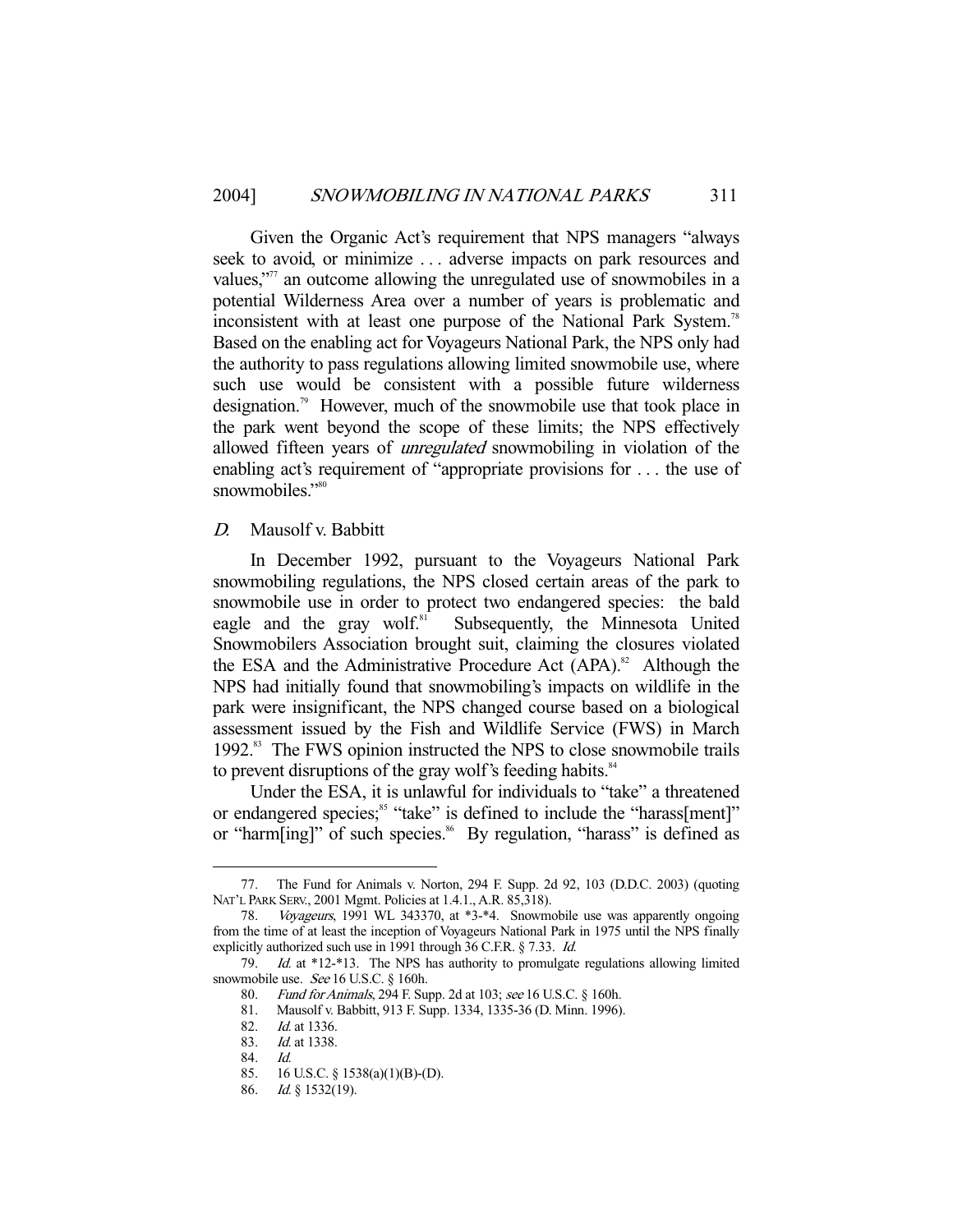action "which creates the likelihood of injury to wildlife by annoying it to such an extent as to significantly disrupt normal behavioral patterns ... includ[ing] ... breeding, feeding or sheltering."<sup>87</sup> Likewise, "harm" is defined to include significant habitat modification through the impairment of "essential behavioral patterns, including breeding, feeding or sheltering."88 A 1994 supplement to the FWS biological opinion stated that the purpose of the trail closures was to minimize the "harm, harassment, and taking of gray wolves" through "adverse human/wolf contact."<sup>89</sup>

 The plaintiff snowmobilers argued that the trail closures deprived them of their enjoyment of park features and scenery, particularly the observation of gray wolves in their natural habitat.<sup>90</sup> Additionally, the plaintiffs argued that the snowmobiling restrictions were unnecessary, unsupportable and beyond the authority granted by the ESA because the NPS and the FWS failed to adequately explain their action.<sup>91</sup> In *Mausolf* v. Babbitt (Mausolf I), the district court agreed, finding that although there was some evidence of snowmobilers displacing feeding wolves, the record lacked adequate proof of significant, permanent impacts on wolf or eagle populations.<sup>92</sup>

 On appeal, the Eighth Circuit reversed, finding that the district court only considered the NPS's authority under the ESA, ignoring other bases of support for the decision.<sup>93</sup> In particular, the Eighth Circuit pointed to the authority vested in the NPS by the regulations governing snowmobiling in Voyageurs National Park, the regulations pertaining to the management of all national parks and the Organic Act.<sup>94</sup> The circuit court also noted that the NPS trail closure fell outside the ambit of formal rulemaking, $\frac{95}{5}$  finding that the general ban on snowmobiling in national parks controlled even though the NPS had never enforced the ban.<sup>96</sup> Thus, the court found no "significant alteration" where a previously unlawful use was later restricted. $97$ 

 <sup>87. 50</sup> C.F.R. § 17.3 (2003).

 <sup>88.</sup> Id.

 <sup>89.</sup> Mausolf I, 913 F. Supp. at 1340 (citing anecdotal reports of snowmobile users harassing feeding wolves).

<sup>90.</sup> *Id.* at 1341.<br>91. *Id.* at 1343.

Id. at 1343.

 <sup>92.</sup> Id.

 <sup>93.</sup> Mausolf v. Babbitt, 125 F.3d 661, 668 (8th Cir. 1997).

<sup>94.</sup> *Id.* (citing 36 C.F.R. §§ 1.5(a), 7.33(b)(3) (2003)).

 <sup>95.</sup> See 36 C.F.R. § 1.5(b) (requiring that any closures resulting in a "significant alteration in the public use pattern[s] . . . shall be published as rulemaking"). Id.

 <sup>96.</sup> Mausolf II, 125 F.3d at 668.

 <sup>97.</sup> Id.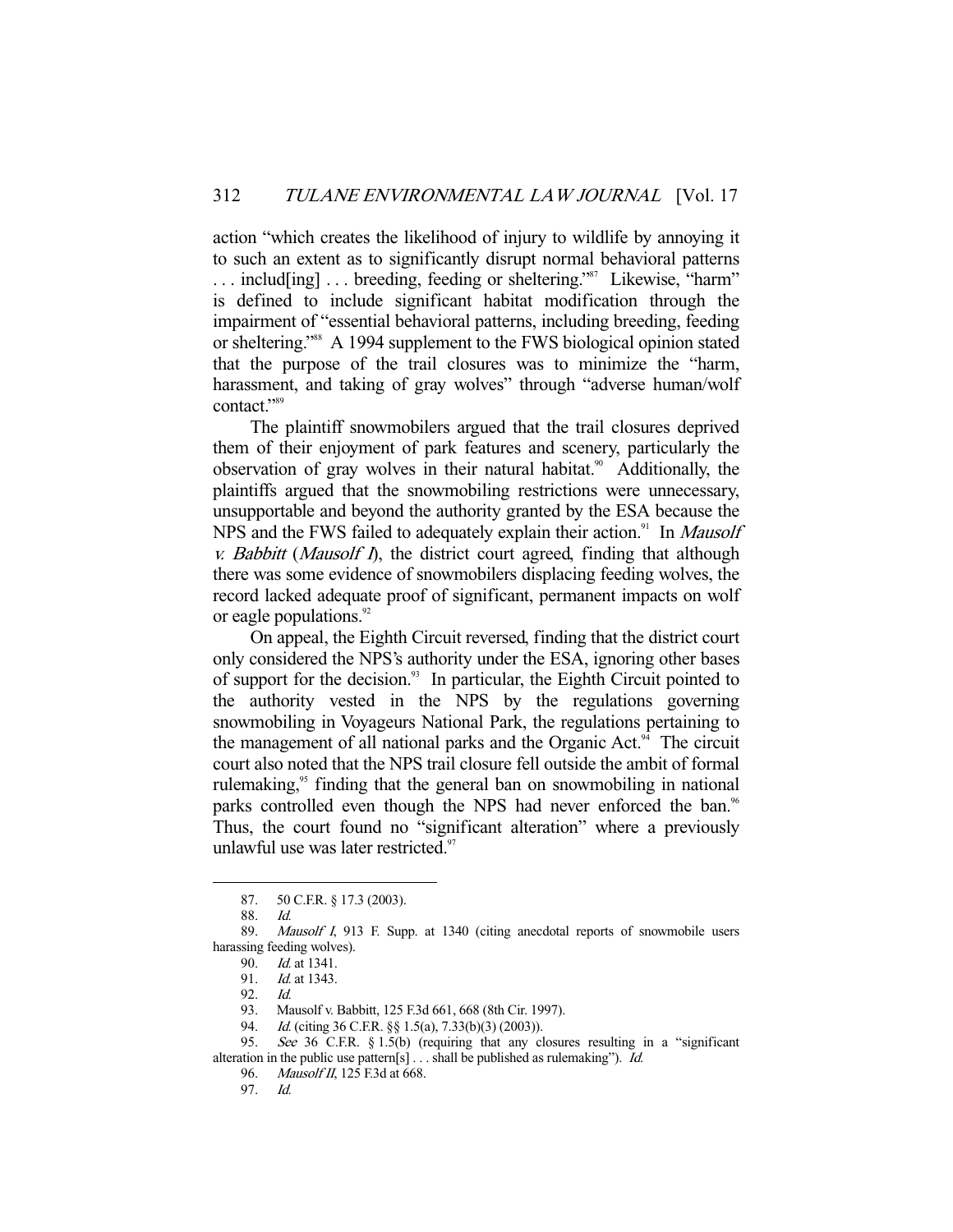The court also rejected the claim that the NPS's decision was procedurally invalid under the APA's arbitrary and capricious standard.<sup>98</sup> Because the regulations at issue were "reasonably related to the purposes of the enabling legislation" and because the FWS's biological opinion provided a rational basis for the conclusion that closures would likely prevent takings of gray wolves, the court upheld the NPS's restriction on snowmobiling.<sup>99</sup> Finally, the court outlined limits to a Park Superintendent's discretion to close trails, holding that temporary closures under 36 C.F.R. § 7.33(b)(3) must be reviewed at least once annually and that such closures must be implemented to promote "specific regulatory objectives."<sup>100</sup>

In sum, the Eighth Circuit's decision in *Mausolf* granted the NPS broad authority to regulate snowmobile use in national parks. Presented with an agency finding of "less than ideal clarity," the court imposed only the minimal procedural requirement that the NPS regulation be "reasonably related" to the legislative purpose.<sup>101</sup> In *Mausolf I*, the evidence of adverse impacts on the endangered wildlife from snowmobiling was anecdotal and conjectural.<sup>102</sup> Therefore, after Mausolf, any evidence that shows snowmobiling may be threatening the purposes of the Organic Act appears to be a sufficient basis for a snowmobiling prohibition. The NPS's authority after *Mausolf* is even broader considering that the Voyageurs National Park enabling act specifically contemplated snowmobile use in the park.<sup>103</sup> Thus, Mausolf upheld and strengthened the federal government's power to regulate park land for conservation purposes, even when such regulation limits the enjoyment of some park visitors by restricting previously allowed uses.

## E. Alaska State Snowmobile Ass'n v. Babbitt

 In 1917, Congress established Mount McKinley National Park for public recreation and preservation purposes.<sup>104</sup> In 1980, Congress added an additional 3.75 million acres to the park through the Alaska National Interest Lands Conservation Act (ANILCA) and renamed the park

<sup>98.</sup> *Id.* at 669.<br>99 *Id at* 669.

 $Id.$  at 669-70.

<sup>100.</sup> Id. at 669 (quoting 36 C.F.R. § 1.5(a)'s objectives of "protection of environmental or scenic values" and "protection of natural or cultural resources").

<sup>101.</sup> *Id.* at 667, 670.

 <sup>102.</sup> Mausolf v. Babbitt, 913 F. Supp. 1334, 1339 (D. Minn. 1996) (citing NPS reports of "casual observations suggesting" that snowmobilers had interfered with feeding wolves and the "unknown" extent of possible disturbance to wolves).

 <sup>103.</sup> See 36 C.F.R. § 7.33(b).

<sup>104.</sup> See 16 U.S.C. § 351 (2000).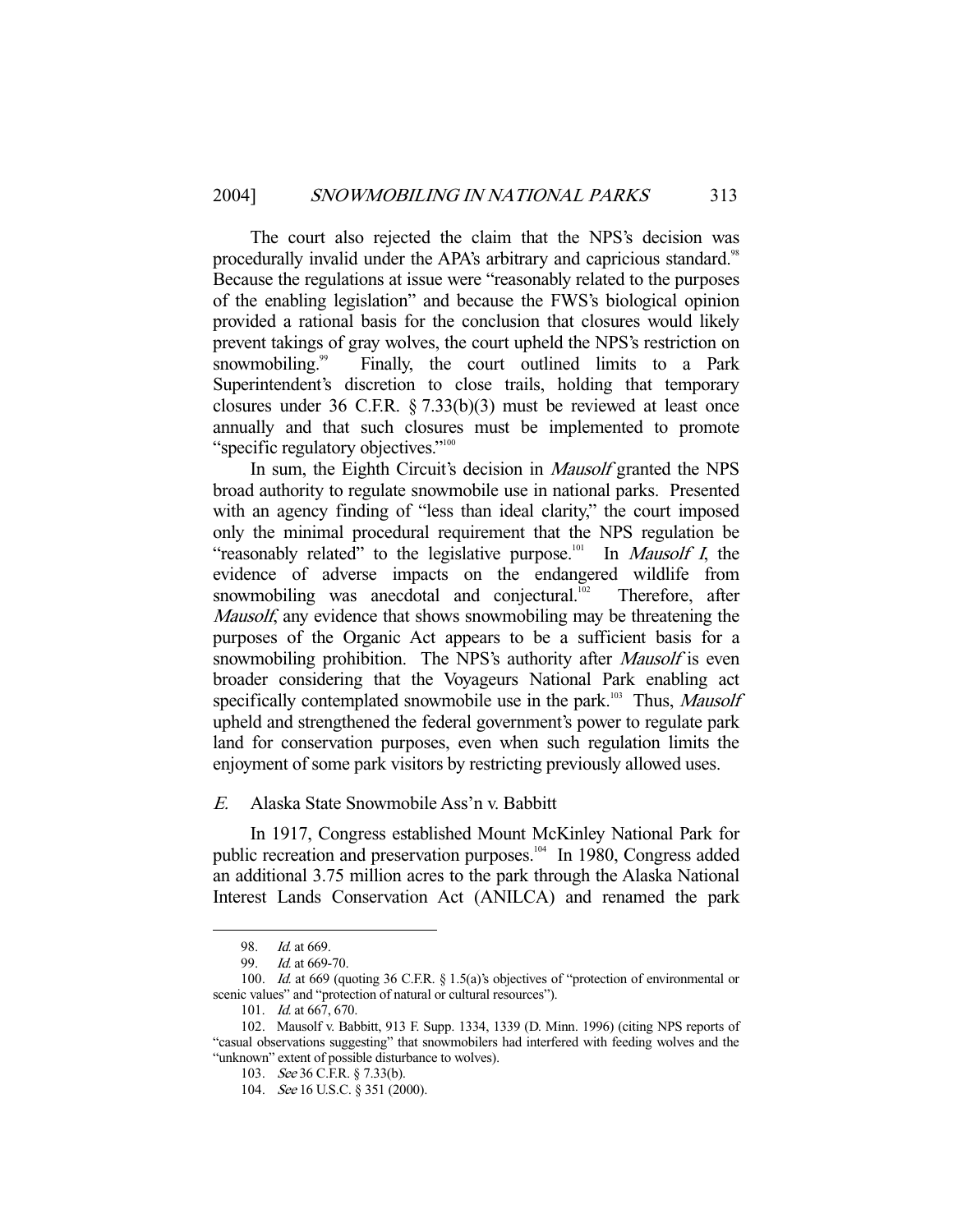Denali National Park and Preserve.<sup>105</sup> Under ANILCA, snowmobile use was permitted within the park, as long as such use was "for traditional activities," subject to regulation by the Secretary of the Interior to protect the park's natural values. $106$  Further, the prohibition of snowmobiling is only allowed after "notice and hearing" and if the Secretary finds that snowmobile use "would be detrimental to the resource values of the unit or area" affected.<sup>107</sup> In 1986, the Secretary codified the "open until closed" snowmobile policy of ANILCA by regulation.<sup>108</sup>

 A 1988 order by the Park Superintendent specified the NPS's longstanding policy that snowmobile use in the "Old Park" "is not traditional and is not allowed."109 An order by the Superintendent in 1992 defined the term "traditional activity" used in ANILCA to mean an "activity that was regularly practiced in the former Mt. McKinley National Park prior to the 1980 passage of ANILCA";<sup>110</sup> this effectively banned snowmobiling in the Old Park. However, the Superintendent also decided that all *new* areas of the park would be open to snowmobile use.<sup>111</sup> In 1996, an updated compendium of park rules stipulated that recreational snowmobile use in the Old Park had no historical basis, and therefore was a prohibited activity.<sup>112</sup>

 Although the NPS never officially sanctioned snowmobile use in Denali National Park and despite the fact that the Park Superintendent had already been treating snowmobile use in the former Mt. McKinley National Park as a prohibited activity, the NPS announced in 1998 that it intended to temporarily close the Old Park to snowmobile use with the exception of two open corridors.<sup>113</sup> The notice for hearings regarding the temporary closure emphasized that the new regulation represented a "continued closure" and that "snowmachines had always been prohibited in the Old Park."<sup>114</sup> At the hearing, the Alaska State Snowmobile Association (ASSA) protested the closure, arguing that, under ANILCA, the NPS could only close the Old Park to snowmobiles after finding a resource detriment.<sup>115</sup> Subsequently, the ASSA filed suit alleging that the

 <sup>105.</sup> Id. § 410hh-1(3)(a).

 <sup>106.</sup> Id. § 3170(a).

 <sup>107.</sup> Id.

<sup>108.</sup> See 43 C.F.R. § 36.11 (2003).

 <sup>109.</sup> Alaska State Snowmobile Ass'n v. Babbitt, 79 F. Supp. 2d 1116, 1121 (D. Alaska 1999). The "Old Park" is the area formerly known as Mt. McKinley National Park. Id.

 <sup>110.</sup> Id.

 <sup>111.</sup> Id.

 <sup>112.</sup> Id.

<sup>113.</sup> *Id.* at 1122.

 <sup>114.</sup> Id. at 1123.

 <sup>115.</sup> Id.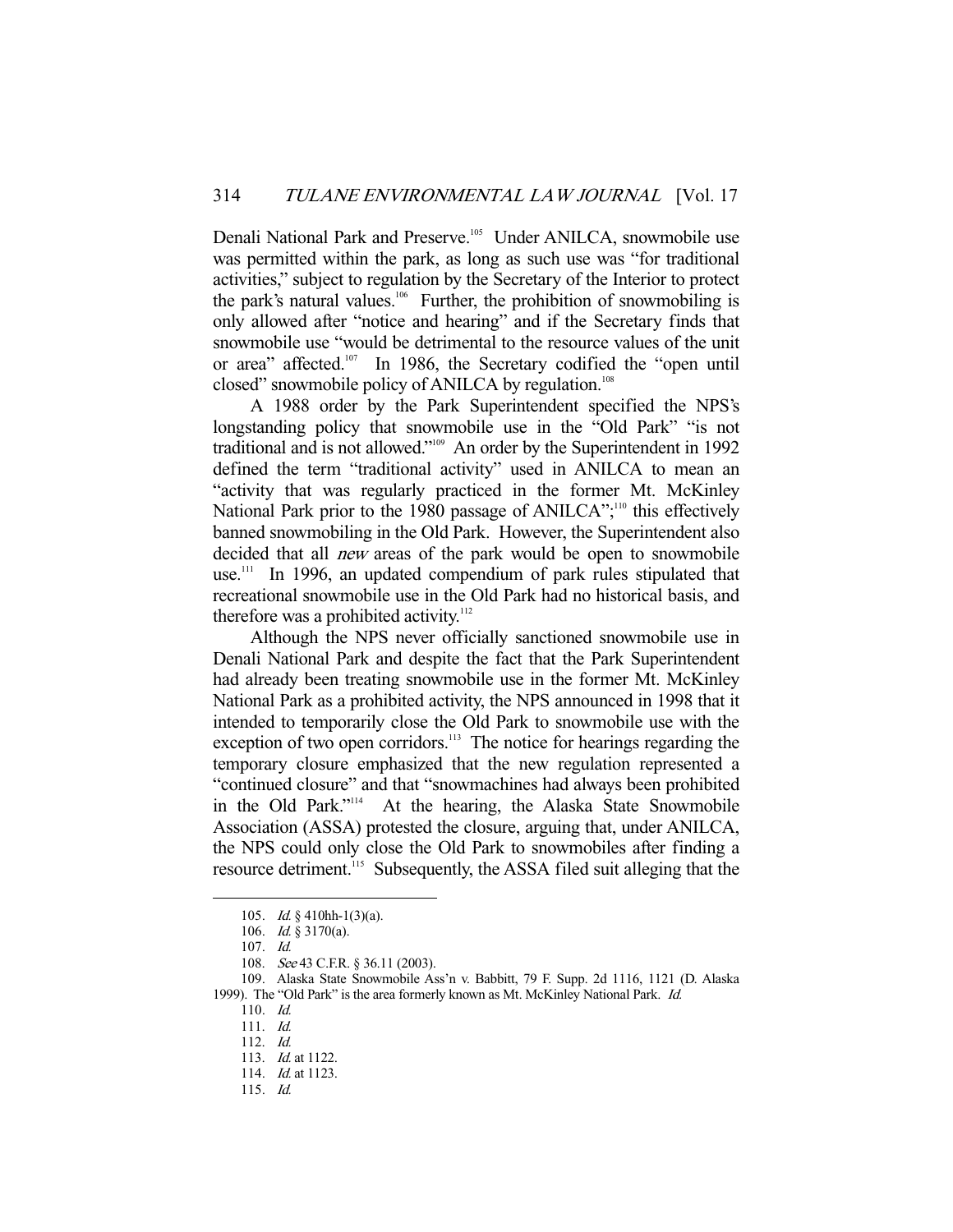NPS decision to close the Old Park to snowmobiles violated ANILCA, NEPA and the APA.<sup>116</sup> In addition, the Wilderness Society also brought suit as defendant-interveners alleging that the Department of the Interior violated ANILCA by not reading it in conjunction with the Wilderness Act, which prohibits the use of all motorized vehicles in Wilderness Areas. $117$ 

 The United States District Court for the District of Alaska rejected the Wilderness Society's claim, finding that section 1110(a) of ANILCA specifically allowed snowmobile use for "traditional activities" unless such use would be "detrimental to the resource values of the area" controlled.118 Ultimately, the court held that the NPS's decision violated ANILCA and the APA and was, therefore, arbitrary and capricious because "the absence of any definition of traditional activities . . . means that the [d]ecision contains no rational basis for the conclusion that the use of snowmachines for traditional activities in the Old Park is detrimental to the resource values of the Old Park."<sup>119</sup>

 The lack of a definition for the term "traditional activity" in ANILCA doomed the NPS decision. Absent a definition, the NPS could not defeat the ASSA's assertion that its members used snowmobiles to engage in the "traditional activities" of "sightseeing, solitude, photography, back country camping [and] wilderness experience."120 The court rejected the Wilderness Society's contention that traditional activities meant subsistence activities because such a statutory construction would have been redundant given that ANILCA has a separate provision expressly sanctioning snowmobile use for subsistence activities.121 The court also rejected the notion that recreational snowmobile use could not be a traditional activity because it did not take place in the Old Park prior to 1980, on the ground that the NPS undermined such a construction by simultaneously opening a part of the Old Park to snowmobiling.<sup>122</sup> The court also found that the NPS closure was not supported by any evidence of "resource detriment" caused by snowmobile use in the park.<sup>123</sup> Indeed, the NPS itself conceded that the effects of snowmobiling on the Park's ecosystem were "uncertain."124

118. Id.

-

122. See id.

124. Id.

 <sup>116.</sup> Id. at 1119.

 <sup>117.</sup> See id. at 1140-41.

 <sup>119.</sup> Id. at 1146.

 <sup>120.</sup> Id. at 1142.

<sup>121.</sup> *See id.* at 1141.

<sup>123.</sup> *See id.* at 1144.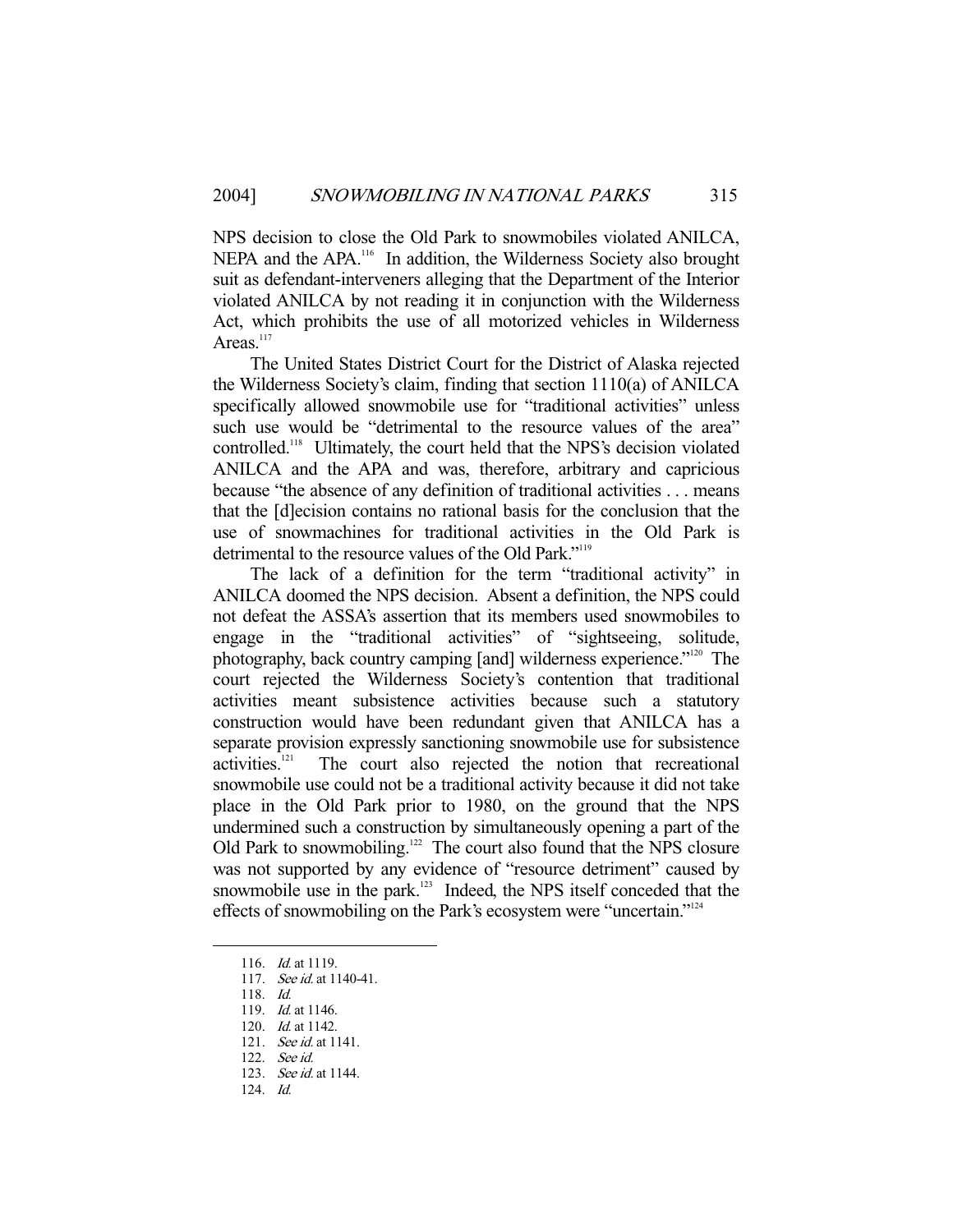ASSA v. Babbitt is clearly different from the other snowmobiling cases due to ANILCA's "traditional activity" language and the lack of a definition thereof. The NPS seems to have based its entire decision on the procedural notion that snowmobile use in the Park had always been prohibited and thus was not a "traditional activity" within the meaning of ANILCA.<sup>125</sup> Following this logic, the NPS may have thought that its decision was only the continuation of the generalized prohibition of snowmobile use in the park. It is possible that the outcome of *ASSA v.* Babbitt may have been different if the NPS had attempted to base its decision on the detrimental effects of snowmobiling. Indeed, given the relatively weak adverse impacts that cases such as Mausolf found sufficient to uphold restrictions on snowmobiling, the NPS's failure to provide such an argument is puzzling.<sup>126</sup> In sum, it appears that some showing of adverse or detrimental impacts on resource values is necessary for courts to uphold regulatory prohibitions on uses of park land that provide for the public enjoyment—even where such uses have been historically and generally prohibited.

## III. SNOWMOBILES IN YELLOWSTONE: THE CURRENT BATTLE

#### A. The 2001 Final Rule

 In 1997, the Fund for Animals brought suit against the NPS amidst concerns over the effects of trail grooming and snowmobiling on the wildlife in Yellowstone National Park, Grand Teton National Park, and the John D. Rockefeller Memorial Parkway (the Parks).<sup>127</sup> The suit alleged that the Service's winter use plan permitting trail grooming and snowmobiling violated NEPA and the ESA and sought an injunction prohibiting these activities pending an assessment of their impact on federally protected species, particularly bison.<sup>128</sup> Ultimately, the parties reached a settlement agreement where the NPS agreed to prepare an EIS addressing the issues of snowmobile use and trail grooming.<sup>129</sup> Subsequently, the NPS released a draft EIS on September 29, 1999, designating a preferred Alternative  $B$  to allow the continued use of snowmobiles subject to new standards to reduce emissions and noise.<sup>130</sup> In October 2000, the NPS issued the final EIS, which made a modified

 <sup>125.</sup> See id. at 1141-42.

<sup>126.</sup> See supra text accompanying note 102.

 <sup>127.</sup> The Fund for Animals v. Norton, 294 F. Supp. 2d 92, 99 (D.D.C. 2003).

 <sup>128.</sup> Id.

 <sup>129.</sup> Int'l Snowmobile Mfrs. Ass'n v. Norton, No. 00-CV-229-B, 2004 WL 240343, at \*2 (D. Wyo. Feb. 10, 2004).

 <sup>130.</sup> Id.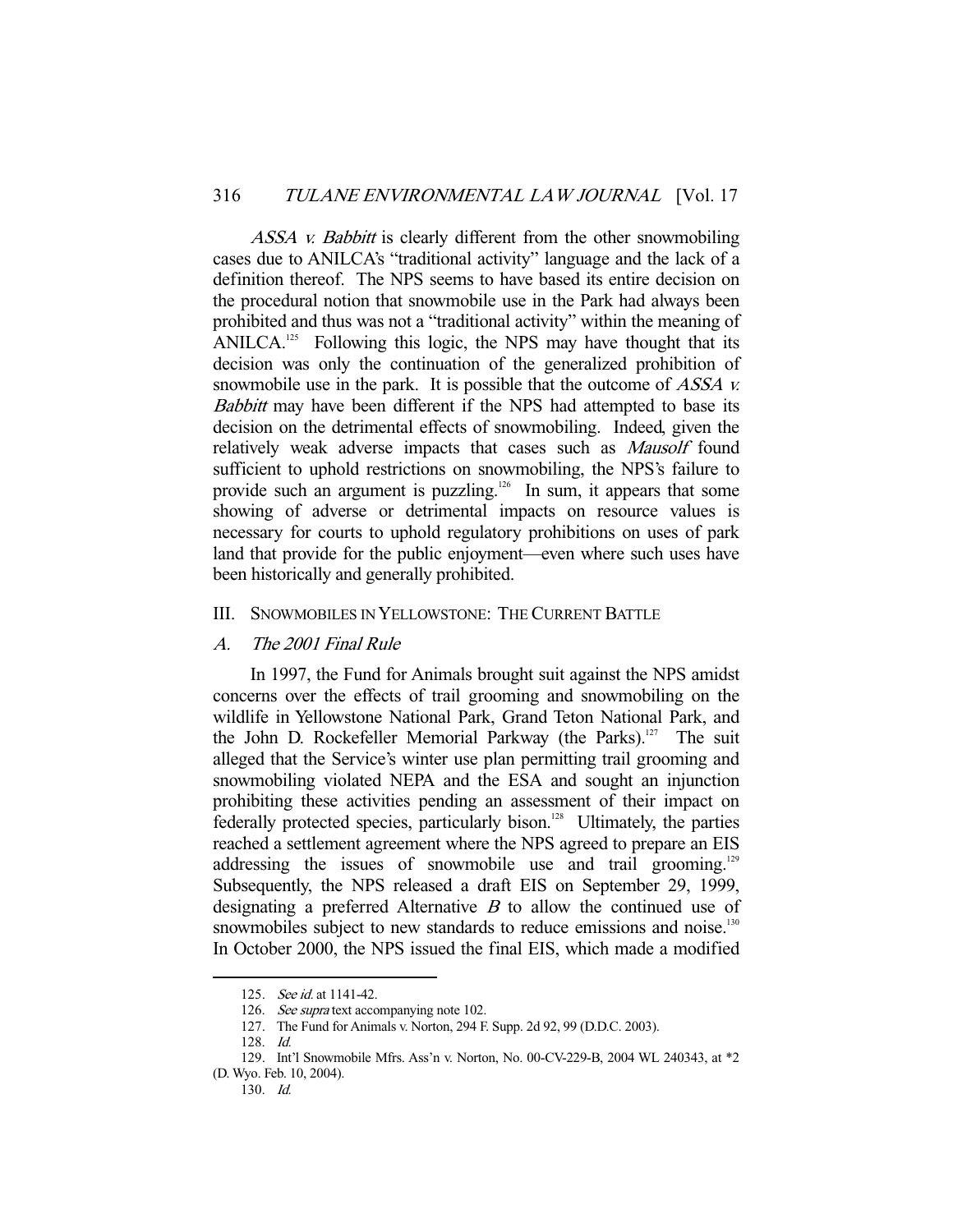Alternative  $G$  the preferred alternative.<sup>131</sup> Under Alternative  $G$ , snowmobile use in the Park was completely banned and snowmobiles were to be replaced with snowcoaches.<sup>132</sup>

 On January 22, 2001, the NPS issued a Final Rule that would have eliminated the use of snowmobiles in the Parks over a period of a few years.133 Under this rule, the ban on snowmobile use in the Parks would have taken effect during the 2003-2004 season, at which point oversnow travel would be limited to snowcoach.<sup>134</sup> In addition, the 2001 Rule mandated the phase-out, through a permitting process, of all oversnow vehicles that failed to meet "the best environmental standards available."135 As a basis for its decision, the NPS cited the purpose of the National Park System, as established by the Organic Act, of "conserv[ing] park resources and values."136 Furthermore, the NPS noted in the 2001 Final Rule that while policies of the Service permit recreation and other activities providing for public enjoyment, such activities may be "allowed only when they will not cause an impairment or derogation of a park's resources, values or purposes"; where a conflict exists between conserving resources and providing for enjoyment of them, "conservation is to be the primary concern."137 According to the 2001 Final Rule, snowmobile use adversely affects wildlife, air quality, natural soundscapes and odors, and the enjoyment of park values and resources by other visitors.<sup>138</sup> Finally, the NPS found that snowcoaches would cause relatively minor adverse impacts to resources when compared to the effects of snowmobiling, and that the option to use snowcoaches appropriately balanced the economic concerns of nearby communities and snowmobile concessionaires against the public benefit of banning snowmobile use.<sup>139</sup> The 2001 Final Rule was officially issued on the last

 <sup>131.</sup> Id.

 <sup>132.</sup> See Winter Use Plans for the Yellowstone and Grand Teton National Parks and John D. Rockefeller Jr., Memorial Parkway, 65 Fed. Reg. 80,908, 80,911 (Dec. 22, 2000) [hereinafter Winter Use Plan] (defining snowcoaches as "self-propelled, mass transit vehicles intended for travel on snow . . . driven by a track or tracks and steered by skis or tracks, having a capacity of at least 8 passengers").

 <sup>133.</sup> Id. at 80,909.

 <sup>134.</sup> Id.

 <sup>135.</sup> Id. at 80,910.

<sup>136.</sup> Id. at 80,913-14; see also 16 U.S.C. § 1 (2000).

 <sup>137. 65</sup> Fed. Reg. 80,914.

 <sup>138.</sup> Id. at 80,915.

<sup>139.</sup> Id. at 80,917 (noting the three year window before snowmobile use would be banned is adequate to allow local communities and snowmobile operators to make the switch from snowmobiles to snowcoaches.)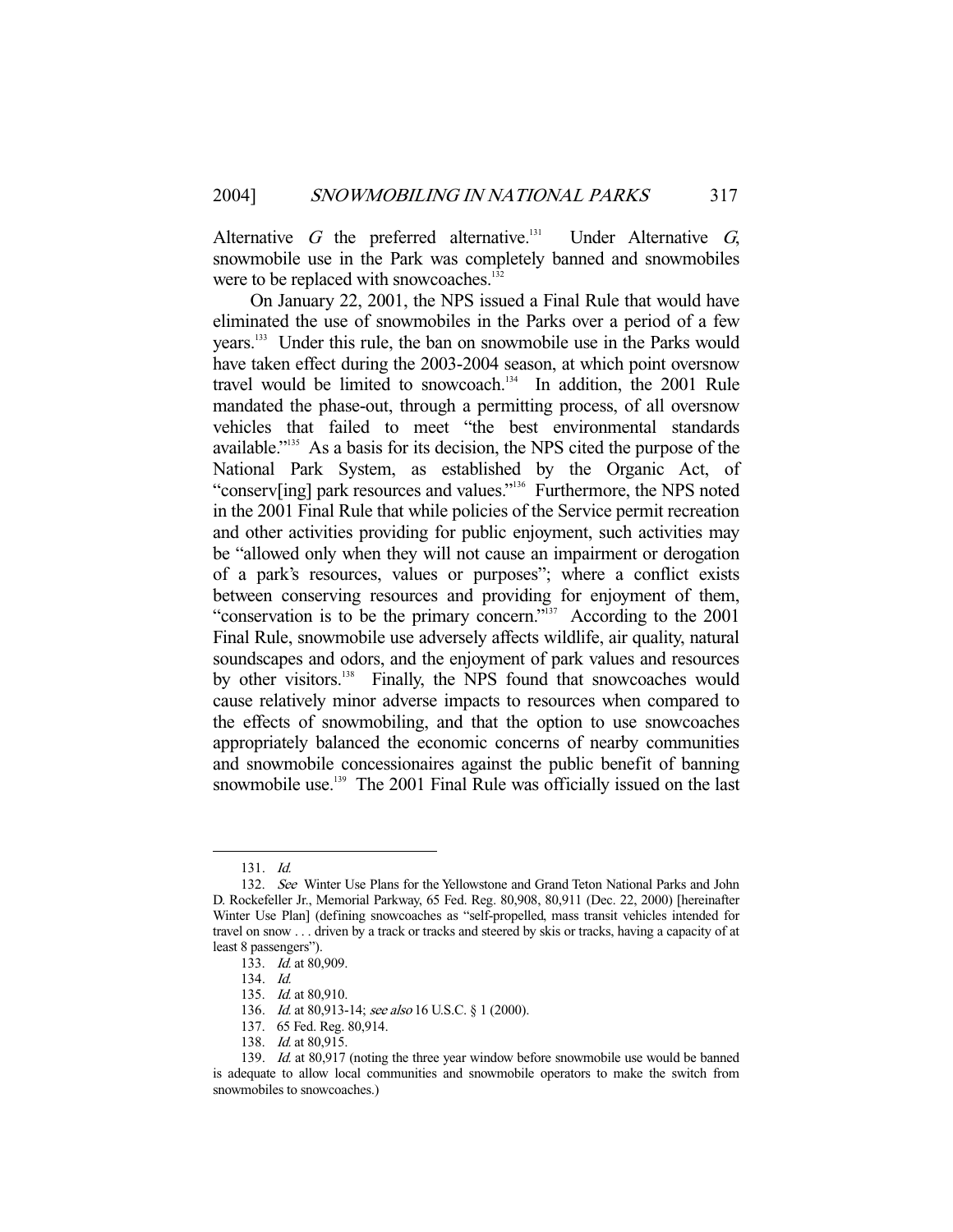day of the Clinton Administration; President George W. Bush subsequently stayed implementation of the Rule pending review.<sup>140</sup>

# B. The 2003 Final Rule

 In December of 2000, the International Snowmobile Manufacturers Association (ISMA) sued to challenge the 2001 Final Rule.<sup>141</sup> In June 2001, ISMA, plaintiff-intervenor Wyoming, and the NPS entered into a settlement agreement where the NPS agreed to prepare a supplemental EIS taking into account previously unconsidered snowmobile technologies.<sup>142</sup> The draft of this EIS was issued in March 2002.<sup>143</sup> In November 2002, one month before the snowmobile phase-out mandated by the 2001 Final Rule was scheduled to go into effect, the NPS issued another final rule delaying the implementation of the phase-out for an additional year.<sup>144</sup> In February 2003, the NPS issued its Final Supplemental EIS (FSEIS), and in the following month, it adopted Alternative Four of the FSEIS, allowing 950 snowmobiles a day in Yellowstone and 1,140 snowmobiles a day in the other Parks.<sup>145</sup>

 The 2003 Final Rule allowing "limited" snowmobile use in the Parks was primarily based on supposed technological improvements resulting in cleaner snowmobiles.<sup>146</sup> In particular, the NPS cited the advent of four-stroke snowmobiles that are expected to reduce carbon monoxide emissions by as much as 85%, hydrocarbons emissions by up to 95%, and decrease sound levels by 50%.<sup>147</sup> The NPS set the minimum requirements for snowmobile Best Available Technology (BAT) compliance at those achieving a 90% reduction in carbon monoxide emissions and a 70% reduction in hydrocarbons emissions.<sup>148</sup> The 2003 Final Rule adopted the BAT requirement allowing continued snowmobile use in the Parks despite a separate finding that "[i]n comparison with four-stroke snowmobiles, snowcoaches . . . are cleaner, especially given their ability to carry up to seven times more passengers."<sup>149</sup> The 2003 Final Rule also stipulated that "it would be the responsibility of the end

 <sup>140.</sup> The Fund for Animals v. Norton, 294 F. Supp. 2d 92, 100 (D.D.C. 2003).

 <sup>141.</sup> Int'l Snowmobile Mfrs. Ass'n v. Norton, No. 00-CV-229-B, 2004 WL 240343, at \*3 (D.Wyo. Feb. 10, 2004).

 <sup>142.</sup> Id.

 <sup>143.</sup> Fund for Animals, 294 F. Supp. 2d at 101.

 <sup>144.</sup> Id.

 <sup>145.</sup> Int'l Snowmobile Mfrs. Ass'n, 2004 WL 240343, at \*3.

 <sup>146.</sup> Special Regulations; Areas of the National Park System, 68 Fed. Reg. 51,526, 51,529 (Aug. 27, 2003).

<sup>147.</sup> *Id.* at 51,527.

 <sup>148.</sup> Id. at 51,530.

<sup>149.</sup> *Id.* at 51,531.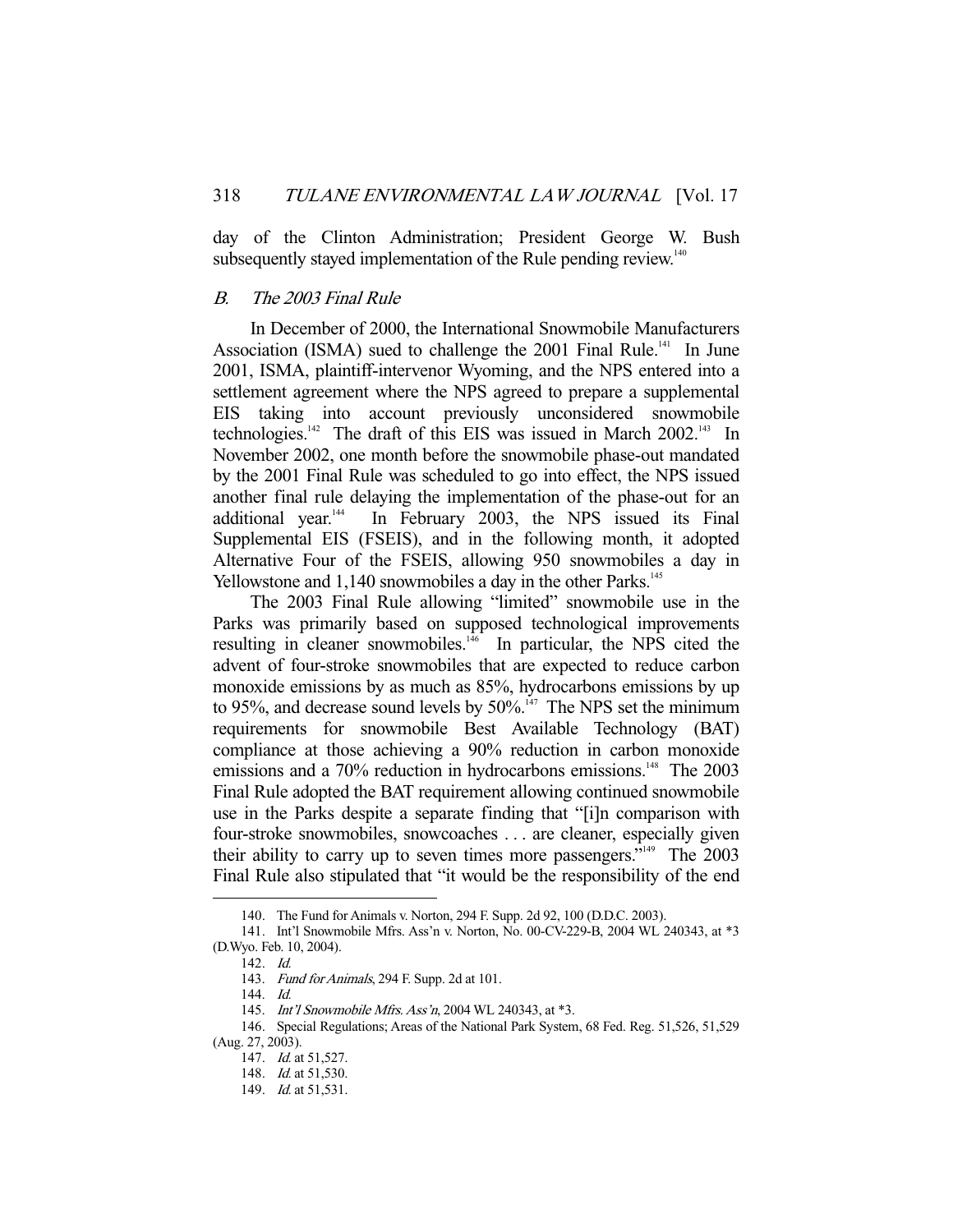users, guides and outfitters . . . to ensure that their oversnow vehicles comply with all applicable requirements," raising the likelihood that noncomplying snowmobiles would enter into the Parks if the end users, guides and outfitters breached this responsibility.<sup>150</sup>

### C. The Fund for Animals v. Norton

 In response to the 2003 FSEIS allowing continued snowmobiling in the Parks, the Fund for Animals (the Fund) brought suit against the NPS alleging that snowmobiling "cause[s] air and noise pollution, threaten[s] wildlife and endangered species and create<sup>[s]</sup> health threats to visitors and park employees."<sup>151</sup> As a result, the Fund argued that the NPS's decision to allow snowmobiling violated the APA by contradicting the evidence collected during the rule-making process, thus making the NPS's decision "arbitrary, capricious, an abuse of discretion . . . [and] not in accordance with law."<sup>152</sup> In particular, the Fund pointed to the In particular, the Fund pointed to the Yellowstone Enabling Act, the Organic Act and the NPS's general regulatory prohibition against snowmobiling in national parks.<sup>153</sup>

 The United States District Court for the District of Columbia began its analysis by considering the NPS's management policies interpreting the Organic Act.<sup>154</sup> The court found that the "conservation mandate applies all the time, with respect to all park resources and values, even when there is no risk that any park resources or values may be impaired," and that "when there is a conflict between conserving resources and values and providing for enjoyment of them, conservation is to be predominant."<sup>155</sup>

 The court ultimately remanded the 2003 FSEIS to the agency for further consideration, holding that the NPS failed to adequately explain the change from phasing-out snowmobile use in the 2001 Final Rule to allowing 1140 snowmobiles a day into the Parks under the 2003 Final Rule.<sup>156</sup> Furthermore, the court rejected the possibility of "cleaner, quieter" snowmobiles as justification for the 2003 Final Rule, citing EPA findings that even with new technology, the phase-out of snowmobiles is

-

154. Fund for Animals, 294 F. Supp. 2d at 103.

 <sup>150.</sup> Id.

 <sup>151.</sup> The Fund for Animals v. Norton, 294 F. Supp. 2d 92, 97 (D.D.C. 2003).

 <sup>152.</sup> Id.

<sup>153.</sup> Id. at 102-03; see also 16 U.S.C. §§ 1, 22 (2000) (mandating that the NPS "preserve" the "wonders" of the park and insure "their retention in their natural condition"); 36 C.F.R. § 2.18 (2003) (generally prohibiting snowmobiles in national parks, subject to certain exceptions).

 <sup>155.</sup> Id.

 <sup>156.</sup> Id. at 107-08.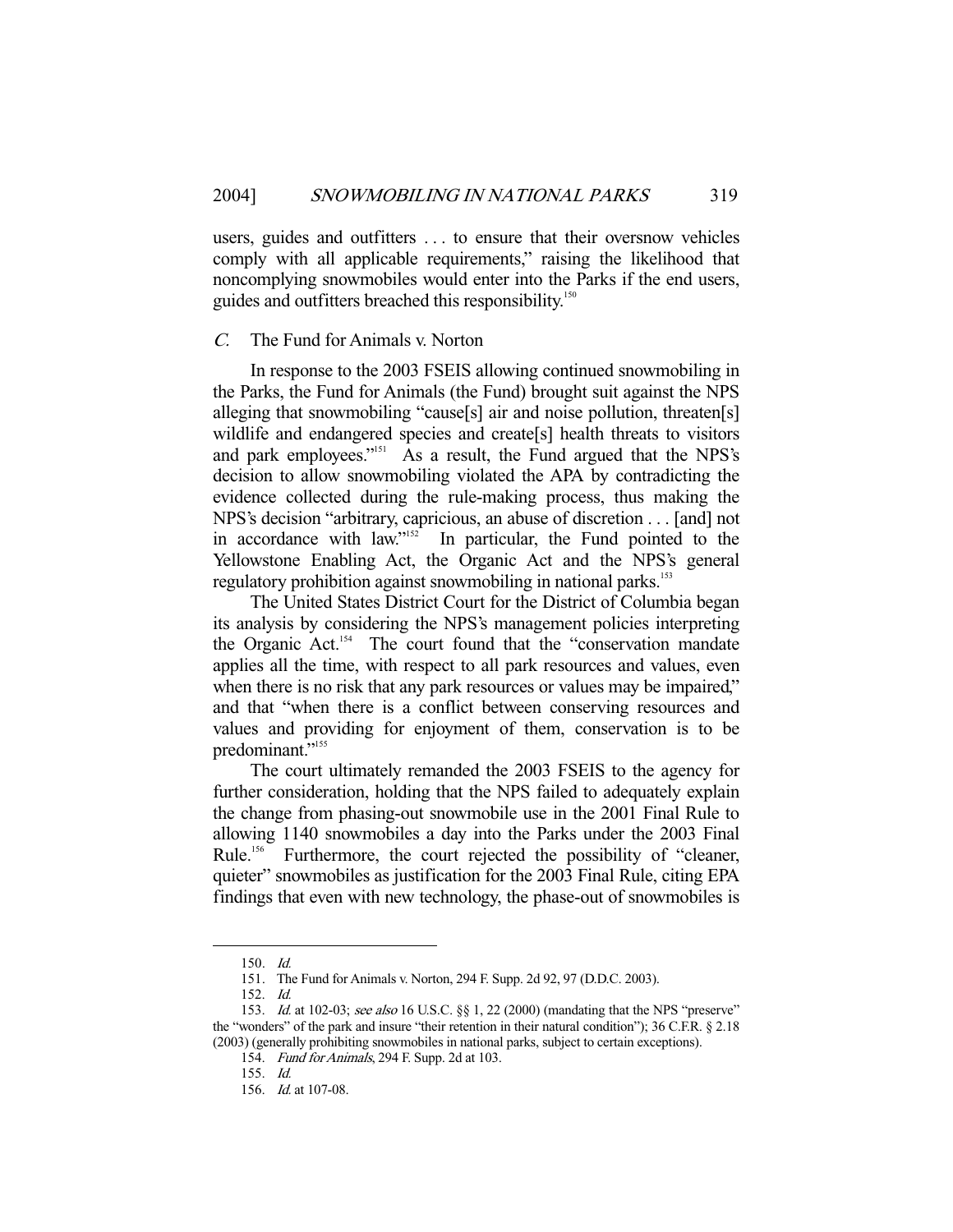necessary to comply with governing law.<sup>157</sup> Additionally, the court found that the daily limits on snowmobiles entering the Parks did not actually reduce the number of snowmobiles in the Parks.<sup>158</sup> Instead, the limits would only maintain the status quo, or even allow modest increases at some entrances.<sup>159</sup> In the end, the court vacated the 2003 Final Rule and reinstated the 2001 Final Rule, pending further court order.<sup>160</sup>

D. International Snowmobile Manufacturers Ass'n v. Norton (ISMA v. Norton)

Following *Fund for Animals*, ISMA and Wyoming requested that the District Court for Wyoming reopen the pending 2001 suit challenging the validity of the 2001 Final Rule.<sup>161</sup> The Wyoming court found that it had jurisdiction separate from the D.C. District Court because the latter was assessing the validity of the 2003 Final Rule, while the Wyoming court was assessing the 2001 Final Rule; thus, the two rules were viewed as separate and distinct. $162$ 

In *ISMA v. Norton*, the state of Wyoming sued for an injunction preventing implementation of the 2001 Final Rule, as ordered by the D.C. District Court, on the ground that "confusion over the status of snowmobile use in the Parks" would cause millions of dollars of unrecoverable and noncompensable losses.<sup>163</sup> ISMA alleged that winter recreation businesses were incurring catastrophic losses, including potential bankruptcies, as a result of the 2001 Final Rule.<sup>164</sup>

 The Wyoming district court balanced these losses against the defendant-intervenor Greater Yellowstone Coalition's (GYC) claim that snowmobiling causes adverse effects on park resources and threatens the health of park employees and visitors; the scales tipped in favor of the plaintiffs.<sup>165</sup> The court reasoned that since implementation of the 2001 Final Rule would do nothing to reduce snowmobile use for the *current* year, the defendants had not shown a present loss comparable to the plaintiffs' "catastrophic" economic losses, and, therefore, the greater

 <sup>157.</sup> Id. at 106-07.

 <sup>158.</sup> Id. at 107.

 <sup>159.</sup> Id.

 <sup>160.</sup> Id. at 115.

 <sup>161.</sup> Int'l Snowmobiling Mfrs. Ass'n. v. Norton, No. 00-CV-229-B, 2004 WL 240343, at \*4 (D.Wyo. Feb. 10, 2004).

<sup>162.</sup> *Id.* at \*4-\*5.

<sup>163.</sup> *Id.* at \*6.

 <sup>164.</sup> Id.

<sup>165.</sup> *Id.* at \*7-\*8.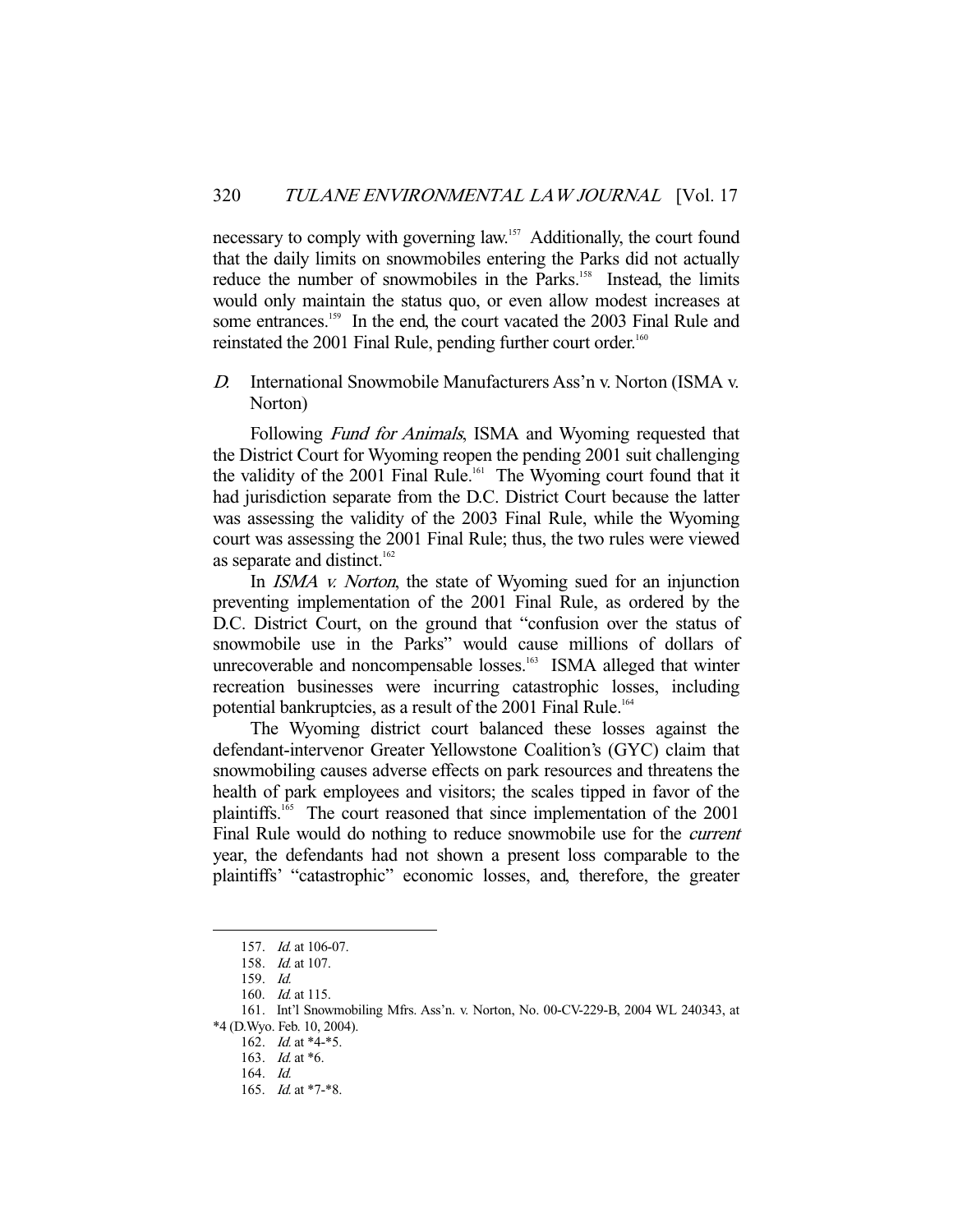harm was incurred by the plaintiffs.<sup>166</sup> In addition, the court noted that with the advent of four-stroke snowmobile technology, the health problems of park employees and visitors would be greatly diminished in the future.<sup>167</sup> The court also found that the public interest favored granting the injunction, harshly criticizing the D.C. District Court for imposing the 2001 Final Rule on Western business owners and concessionaires who had relied on the NPS's 2003 regulations as being in effect.<sup>168</sup>

 The Wyoming court also found that the plaintiffs were likely to succeed on the merits and that the 2001 Final Rule would eventually be invalidated as procedurally improper.<sup>169</sup> The court found the 2001 Final Rule was based on "predetermined political motives"<sup>170</sup> despite the several years the NPS spent studying the impacts of snowmobiling and the EPA's finding that new technology would not sufficiently curb these impacts.171 Based on its finding that the 2001 Final Rule was a prejudged political decision, the court declined to give the NPS's actions very much deference.<sup>172</sup> Additionally, the court pointed to the NPS's failure to take an adequate "hard look" at the impacts of snowcoach use.<sup>173</sup> The court also found procedural flaws with respect to the brevity of the public comment period for the 2001 Final Rule and the lack of explanation to justify the NPS's decision to reverse course after a forty-year history of unlimited snowmobile use in the Parks to a complete ban.<sup>174</sup> Ultimately, the court enjoined implementation of the 2001 Final Rule and remanded the Rule to the NPS to create a winter use plan for the remainder of the 2003-2004 season that would be "fair to all parties."175 In sum, the court based its decision almost exclusively on the perceived procedural defects of the 2001 Final Rule, thus largely failing to consider whether the 2001 Final Rule was directed towards curbing the detrimental resource effects of snowmobiling in order to effectuate the broader purposes of the Park System.

<sup>166.</sup> *Id.* at \*6-\*8.

 <sup>167.</sup> Id. at \*7.

<sup>168.</sup> *Id.* at \*8.

 <sup>169.</sup> See id. at \*9.

 <sup>170.</sup> Id.

 <sup>171.</sup> See The Fund for Animals v. Norton, 294 F. Supp. 2d 92, 106-07 (D.D.C. 2003).

 <sup>172.</sup> Int'l Snowmobiling Mfrs. Ass'n, 2004 WL 240343, at \*10.

 <sup>173.</sup> Id.

<sup>174.</sup> *Id.* at \*12.

<sup>175.</sup> *Id.* at \*13.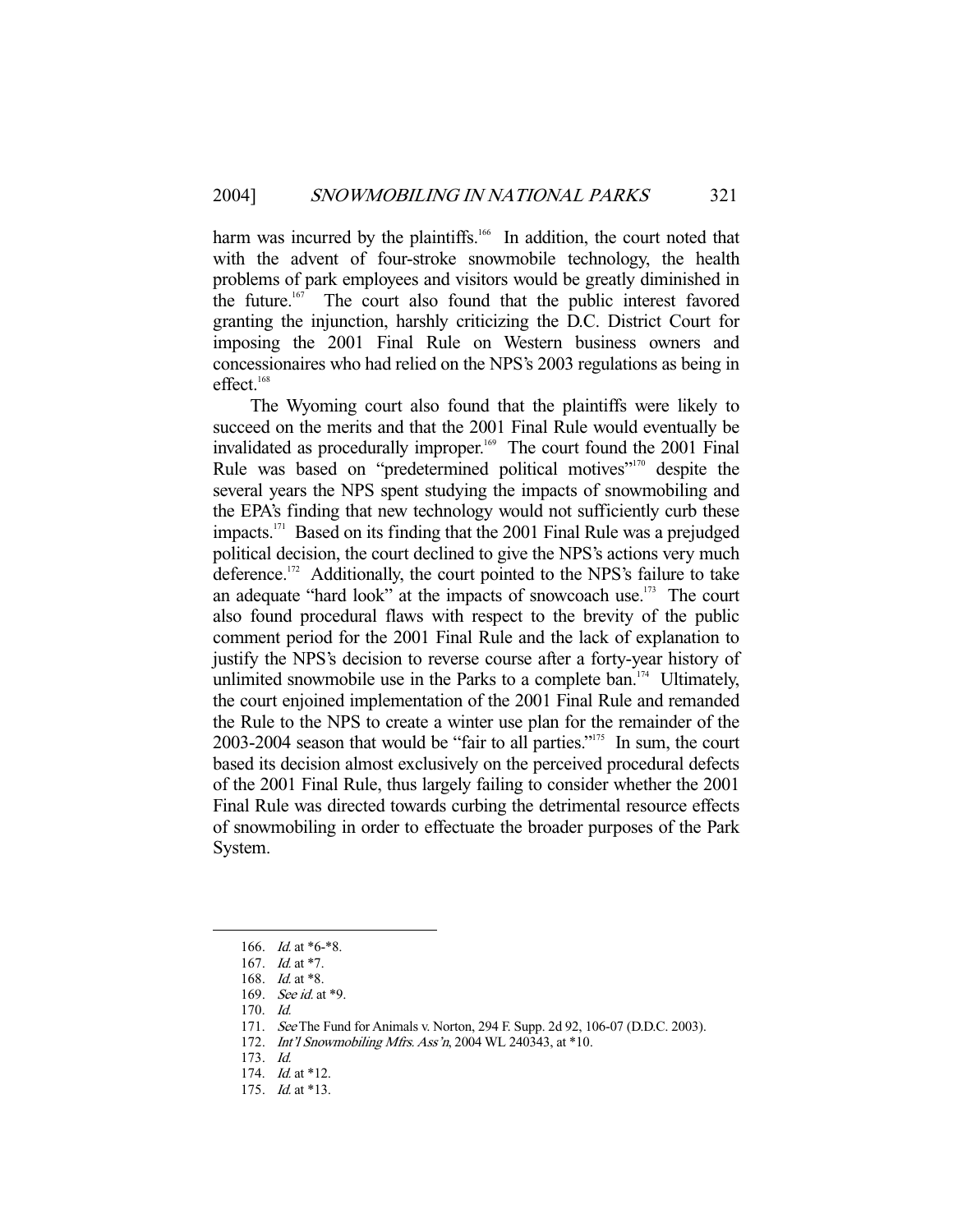#### IV. CONCLUSION

 Pursuant to the court's decision in ISMA v. Norton, the NPS passed an amendment to the Parks' orders allowing 780 snowmobiles per day to enter Yellowstone National Park and 140 snowmobiles each day for Grand Teton National Park and the John D. Rockefeller Memorial Parkway.<sup>176</sup> Previously, 493 snowmobiles were allowed in Yellowstone each day; the additional 287 now allowed must meet BAT standards and all snowmobiles must be commercially guided. $177$  There is no requirement for guides or BAT in Grand Teton or the John D. Rockefeller Memorial Parkway.<sup>178</sup> Thus, as a result of *ISMA v. Norton*, the Parks are subject to limited snowmobile use, although the limits have been set lower than those mandated by the 2003 Final Rule.

 It is difficult to reconcile the district court's decision in ISMA v. Norton with the requirements of the Organic Act, the Yellowstone Act, and the regulations found in 36 C.F.R. § 2.18. The court based its holding to enjoin implementation of the 2001 Final Rule on the potentially catastrophic economic losses which some snowmobile outfitting businesses may have been subject to with implementation of the rule.<sup>179</sup> The court concluded that these potential losses were much greater than the detrimental effects that continued snowmobile use would cause the Parks despite the fact that, under the 2001 Final Rule, snowmobile use for the 2003-2004 season would be allowed at traditional levels.<sup>180</sup> Given the status quo of snowmobile use that would have taken place with implementation, the court found that any injury caused to the Parks by an injunction would occur in future seasons, but somehow failed to apply this same logic to plaintiffs' economic losses. The court also ignored the results of the 2003 Final Rule study finding that a transition to snowcoaches would reduce carbon monoxide emissions to fifty percent of four-stroke snowmobile emissions levels.<sup>181</sup> Instead, the court claimed that four-stroke technology would abate the adverse impacts of snowmobiling on public health within the Parks in the

 <sup>176.</sup> Nat'l Park Serv., Yellowstone National Park Winter Use Status, at http://www. nps.gov/yell/planvisit/todo/winter/index.htm (last visited Mar. 17, 2004).

 <sup>177.</sup> Id.

 <sup>178.</sup> Id.

<sup>179.</sup> Int'l Snowmobiling Mfrs. Ass'n, 2004 WL 240343, at \*13.

 <sup>180.</sup> Winter Use Plan, 65 Fed. Reg. 80,908, 80,909 (Dec. 22, 2000).

 <sup>181.</sup> Press Release, Wilderness Soc'y, Rangers No Longer Getting Sick in Yellowstone (Feb. 4, 2004), available at http://www.wilderness.org/NewsRoom/Release/20040204.cfm (last visited Apr. 10, 2004) [hereinafter Wilderness Society].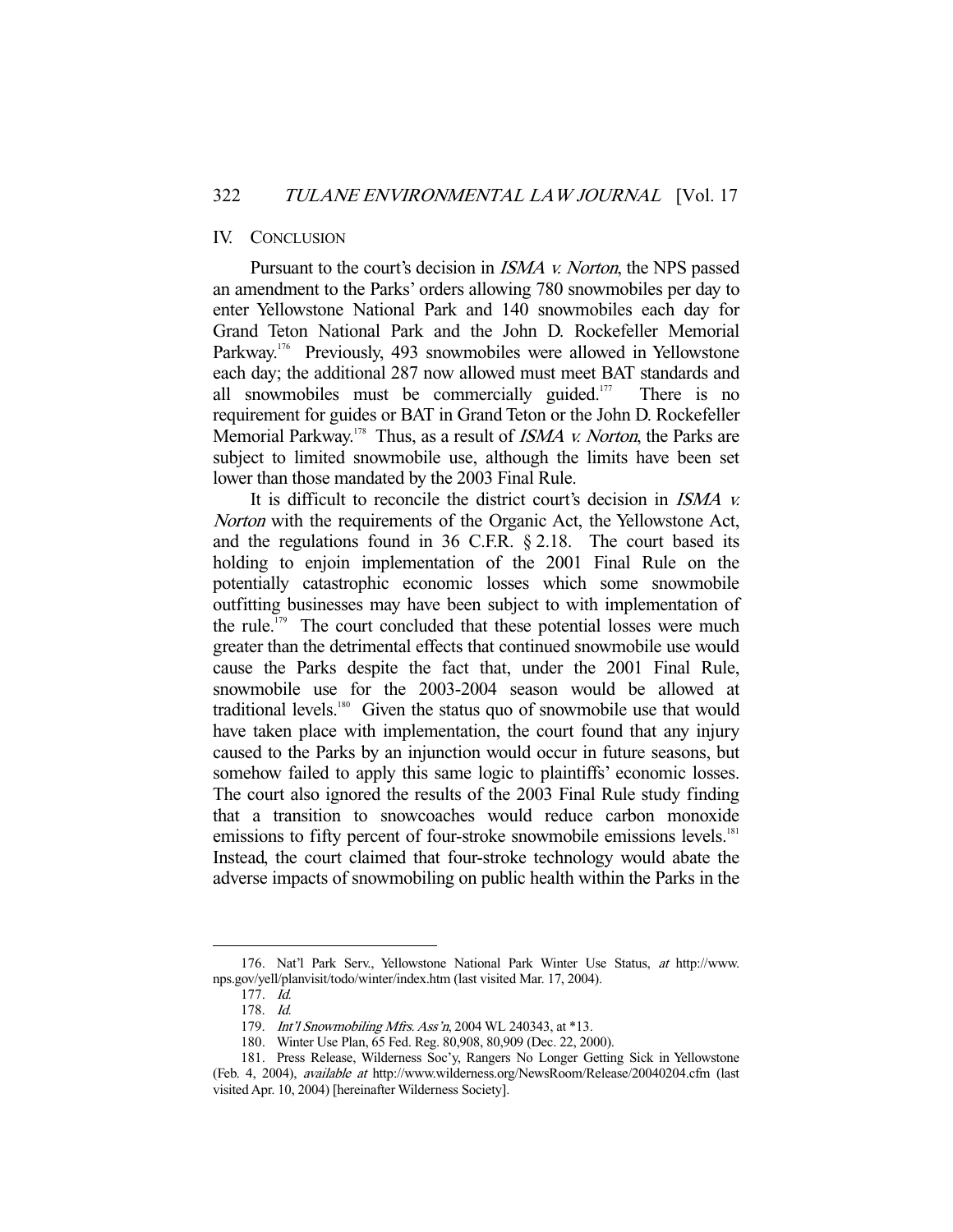future, thus mitigating any harm an injunction on implementation of the 2001 Final Rule would cause the Parks or defendant-interveners.<sup>182</sup>

 In assessing the alleged catastrophic economic losses that businesses would suffer if the 2001 Final Rule was implemented, the court emphasized that these businesses had relied on the 2003 Final Rule taking effect in conducting their business operations.<sup>183</sup> However, it is questionable how reasonable this reliance was given the tumultuous and contentious background behind the promulgation of both rules. Furthermore, as mentioned above, implementation of the 2003 Final Rule would have had no effect on snowmobile use for the 2003-2004 season.<sup>184</sup> Although the court noted that snowmobile concessionaires often take reservations one year in advance, these businesses should have been on notice that there was at least the possibility that some type of snowmobile restriction could occur soon, given the purpose of the 2001 Final Rule and the continuing litigation regarding the 2003 Final Rule.<sup>185</sup>

Beyond the analytical flaws of the *ISMA v. Norton* decision, there is an additional disconnect between the court's reasoning and the mandates of the Organic Act, the Yellowstone Act, and the NPS's regulations. A scrupulous review of the Organic Act must lead to the conclusion that the Act does not mention an NPS duty to protect the health and welfare of private business interests.<sup>186</sup> Instead, the purpose of the Organic Act is "to conserve the scenery and the natural and historic objects and the wild life therein . . . and to provide for the enjoyment of the same in such manner and by such means as will leave them unimpaired for the enjoyment of future generations."<sup>187</sup> The Yellowstone Act calls for the preservation of the natural wonders of the park from injury and spoilation and mandates the retention of those wonders in their natural condition.<sup>188</sup> Finally, section 2.18 of the NPS's regulations generally prohibits snowmobile use in national parks.<sup>189</sup> Within this framework, the Service should be expected to take measures regulating activities such as snowmobiling that adversely affect the values of the Parks.<sup>190</sup> On the other hand, there is no requirement that the NPS consider the potential economic effects that such regulations might have

 <sup>182.</sup> Int'l Snowmobiling Mfrs. Ass'n, 2004 WL 240343, at \*7.

<sup>183.</sup> *Id.* at \*8.

 <sup>184.</sup> Winter Use Plans, 65 Fed. Reg. at 80,909.

 <sup>185.</sup> Int'l Snowmobiling Mfrs. Ass'n, 2004 WL 240343, at \*7.

 <sup>186.</sup> See 16 U.S.C. §§ 1-18f-3 (2000).

 <sup>187.</sup> Id. § 1.

<sup>188.</sup> *Id.* § 22.

 <sup>189. 36</sup> C.F.R. § 2.18 (2003).

 <sup>190.</sup> See generally 16 U.S.C. §§ 1-22; 36 C.F.R. § 2.18.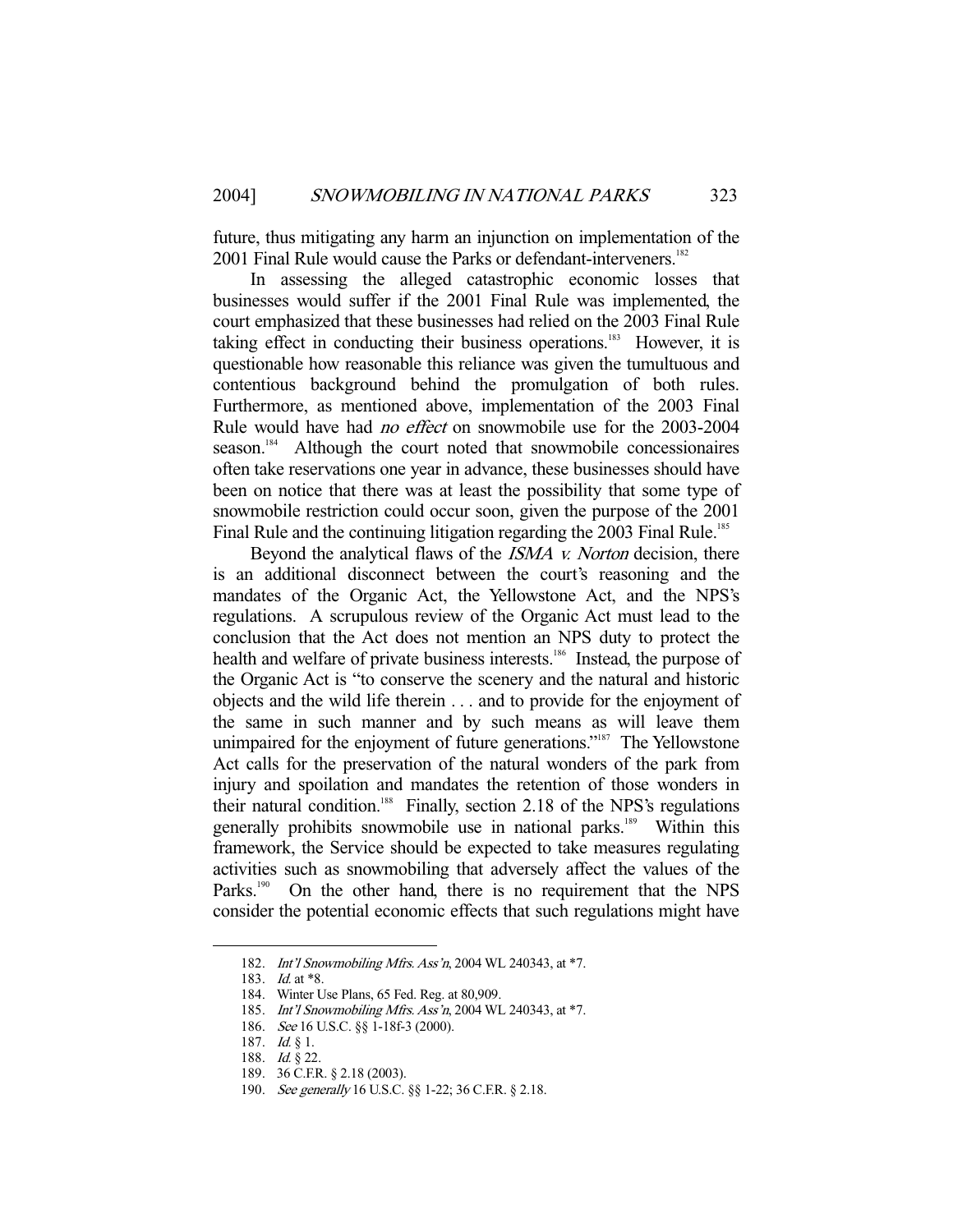on private business. While the Service could consider the effect of regulations on certain visitors' "enjoyment" of the Parks, the consideration of private economic loss within the "enjoyment" mandate does not fit within the statutory and regulatory demands that the NPS protect and conserve park resources.<sup>191</sup> In fact, the 2001 Final Rule *did* consider the economic impacts a total ban on oversnow travel would have on local communities and settled on the snowcoach alternative as the one that best balanced the need to protect the Parks with the economic needs of surrounding communities.<sup>192</sup>

 ISMA claims that "for more than 30 years snowmobilers have been riding with nature and working to keep it beautiful, healthy and thriving."193 However, there is significant evidence that snowmobile use in Yellowstone has "impaired" the Park's natural values. A yearlong review of the environmental impacts of snowmobiling on national park resources culminated in an April 2000 report finding that "most, if not all, of the recreational snowmobile use now occurring in the National Park System is not in conformity with applicable legal requirements."<sup>194</sup> The report further found that snowmobile use is "disturbing wildlife, polluting the air and water of the parks, [and] exceeding the [S]ervicewide noise standards."<sup>195</sup> As a result, the NPS proposed that "all parks" which currently allow recreational snowmobile use under a special regulation . . . should repeal these special regulations immediately and halt recreational snowmobile use."<sup>196</sup>

 In addition to the 1999-2000 study, the 2001 Final Rule explicitly found that snowmobiling resulted in "unacceptable" impacts on public health and adverse impacts on wildlife, air quality, and natural soundscapes and natural odors.<sup>197</sup> Furthermore, the 2003 Final Rule considered Occupational Safety and Health Administration (OSHA) studies that found employees in the Parks were exposed to "high levels of noise, carbon monoxide, benzene, [and] formaldehyde . . . during the performance of their work duties."198 In recent years, air quality at Yellowstone has been so poor as to cause employees "headaches, nausea,

 <sup>191. 16</sup> U.S.C. §§ 1-22; 36 C.F.R. § 2.18.

 <sup>192.</sup> Winter Use Plans, 65 Fed. Reg. 80,908, 80,917-18 (Dec. 22, 2000).

 <sup>193.</sup> Press Release, Int'l Snowmobile Mfrs. Ass'n, The Argument to Keep Yellowstone Open: The Truth About Snowmobiling, at http://www.snowmobile.org/pr\_argument.asp (last visited Apr. 10, 2004).

 <sup>194.</sup> The Fund for Animals v. Norton, 294 F. Supp. 2d 92, 102 (D.D.C. 2003).

<sup>195.</sup> Id. at 113 (alteration in original).

<sup>196.</sup> *Id.* at 102.

 <sup>197.</sup> Winter Use Plans, 65 Fed. Reg. 80,908, 80,915 (Dec. 22, 2000).

 <sup>198.</sup> Special Regulations; Areas of the National Park System, 68 Fed. Reg. 51,526, 51,527 (Aug. 27, 2003).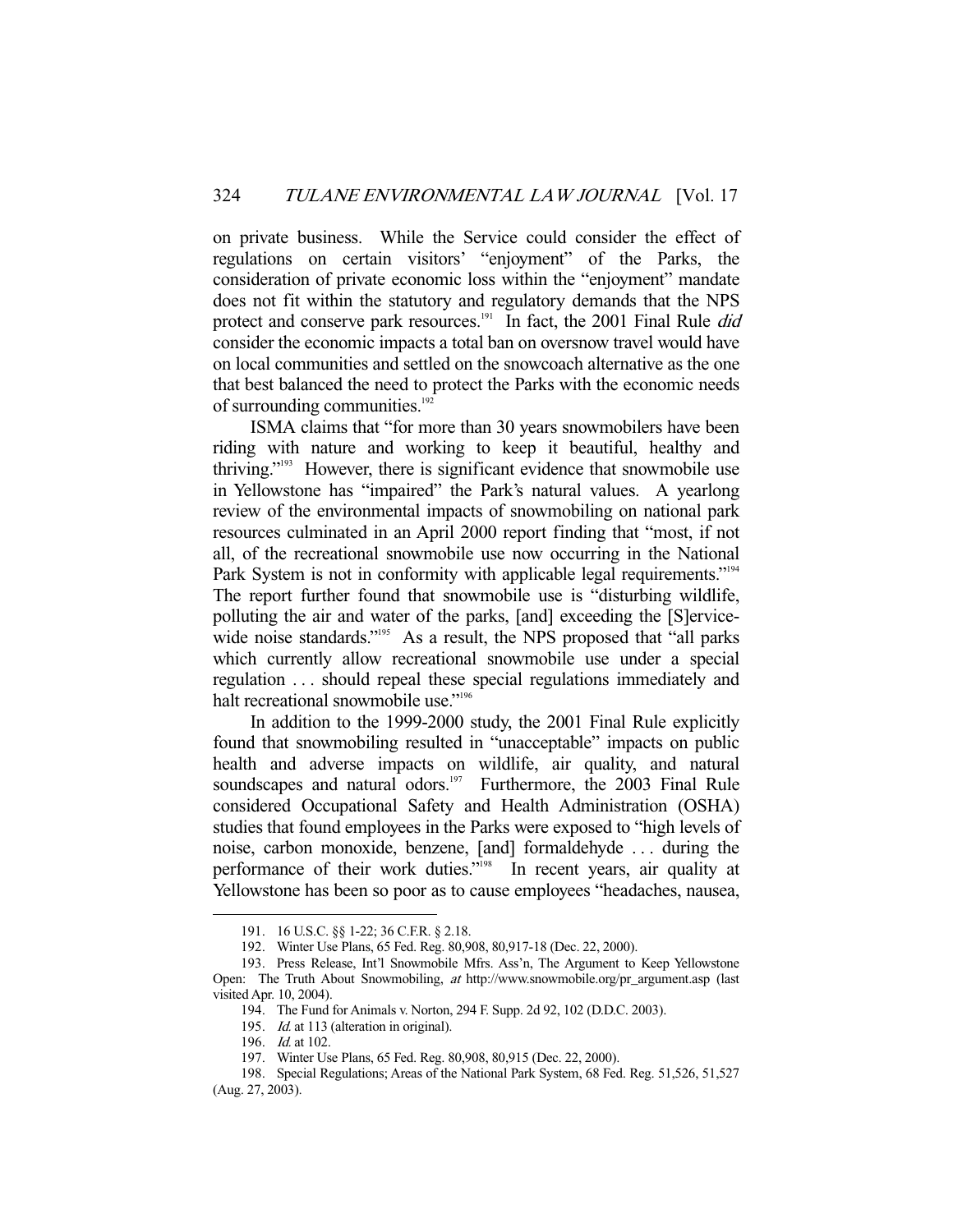sore throats, and watering eyes" and force the NPS to pump fresh air into entrance booths and issue respirators.<sup>199</sup> On January 12, 2004, the NPS announced that the "worst case of illegal snowmobile use ever recorded on Yellowstone's West Entrance Road has damaged trees and shrubs in park meadows."200 Thus, there is a substantial basis for the finding that snowmobile use has adversely affected and impaired park values in Yellowstone. Given these impacts and the Secretary of the Interior's broad authority to regulate the National Parks, there is much stronger evidentiary, statutory and regulatory support for the NPS's 2001 Rule than for the 2003 Rule.<sup>201</sup>

 Furthermore, the NPS should consider banning snowmobiling in all National Parks. The impacts caused by snowmobiling at Yellowstone are similar to impacts found at other National Parks, as evidenced by the Eighth Circuit's decision in Mausolf finding that snowmobile use harassed park wildlife.<sup>202</sup> In fact, the NPS's management policies *require* park managers to "always seek to avoid or minimize . . . adverse impacts on park resources and values"; and that "when there is a conflict between conserving resources and values and providing for enjoyment of them, conservation is to be predominant.<sup>"203</sup> Additionally, as noted by the court in Fund for Animals, "two Executive Orders, as well as NPS regulations, demand that if it is determined that snowmobile use has an adverse effect on the Park's resources, or disturbs wildlife, the snowmobile use must immediately cease."204

 Public opinion also suggests support for a ban on snowmobiling in national parks. The NPS received over 350,000 comments on the 2001 Final Rule, over eighty percent of which "supported the phase-out of snowmobiles in favor of snowcoaches."<sup>205</sup> Additionally, a poll commissioned by Zogby found that fifty-eight percent of Americans felt that overturning the decision to phase out snowmobile use in Yellowstone was wrong.<sup>206</sup> Public comments received following the announcement of

 <sup>199.</sup> Wilderness Society, supra note 181.

 <sup>200.</sup> Higher Court Leaves Snowmobile Phaseout in Place in Yellowstone, COMMON DREAMS PROGRESSIVE NEWSWIRE, Jan. 13, 2004, available at http://www.commondreams.org/ news2004/0114-04.htm (last visited Apr. 10, 2004).

 <sup>201.</sup> See Wilkenson v. Dep't of Interior, 634 F. Supp. 1265, 1278 (D. Colo. 1986).

 <sup>202.</sup> See Mausolf v. Babbitt, 125 F.3d 661, 669-70 (8th Cir. 1997).

 <sup>203.</sup> The Fund for Animals v. Norton, 294 F. Supp. 2d 92, 103 (D.D.C. 2003) (emphasis added).

 <sup>204.</sup> Id. at 106 (emphasis added) (citing 36 C.F.R. § 2.18(c); Exec. Order No. 11644 § 3(2); and Exec. Order No. 11989, § 2).

<sup>205.</sup> *Id.* at 101.

 <sup>206.</sup> Press Release, Zogby Int'l, Keep Snowmobiles out of Yellowstone, Majority of Americans Say Again (Nov. 11, 2002) (on file with author).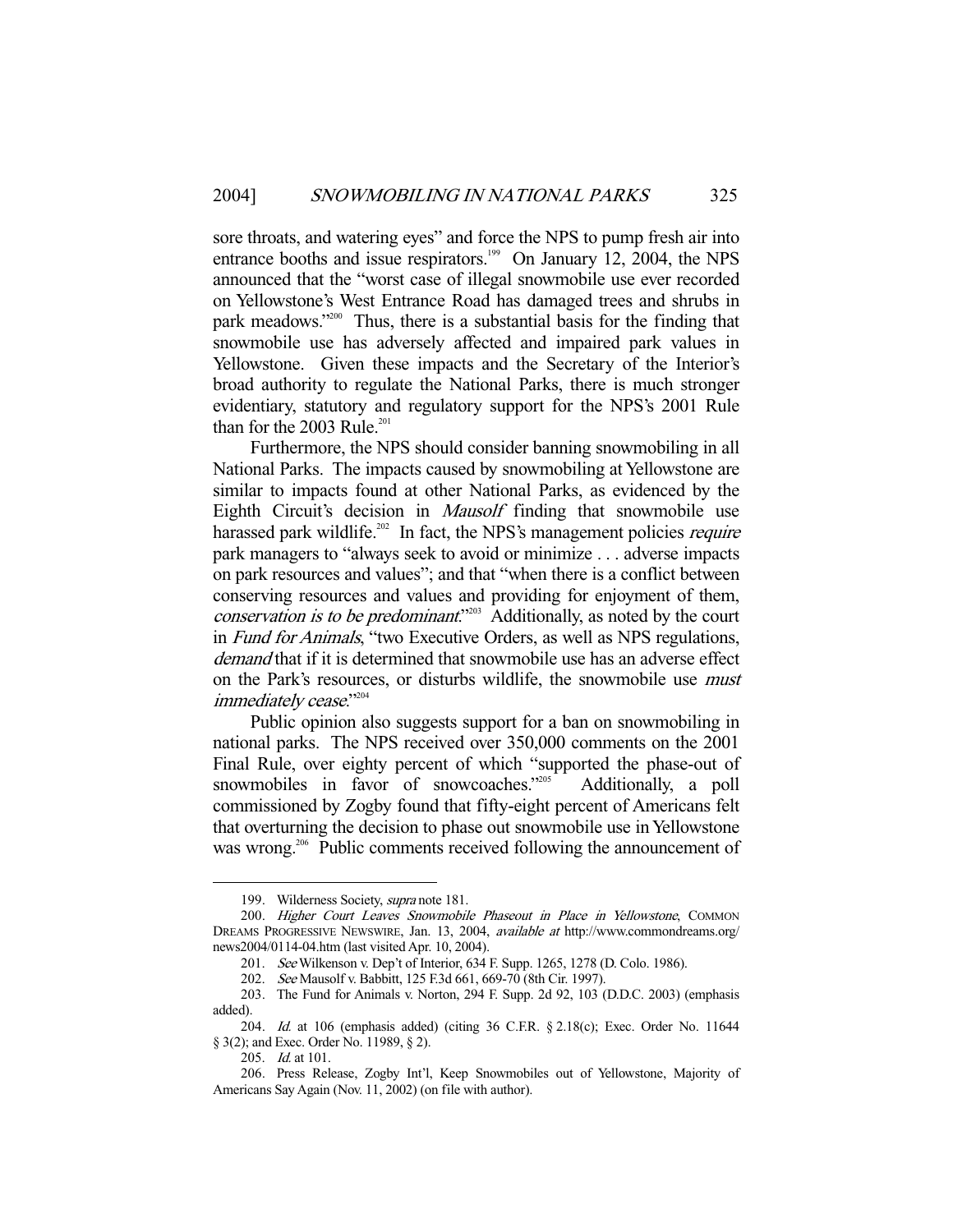the 2003 Final Rule evidenced concerns that the rule was "inconsistent with the NPS Organic Act[,] . . . NPS general snowmobiling regulations (36 C.F.R. § 2.18), executive orders, NPS Management Policies, and OSHA regulations to protect employee and visitor health."207

When the lightly-restrained "enjoyment" of our national parks threatens the very existence of the park system and is contrary to a wide body of law both mandating that the NPS take protective measures and granting the agency broad authority to manage, it is clear that an actual, total ban on snowmobiling in the National Park System is necessary. Ironically, the NPS's success in promoting tourism and enjoyment of the parks may be threatening the ability of future generations to enjoy the parks. This concern was apparent in the legislative history of the BWCAW, where Congressman Vento of Minnesota stated: "[I]t is amazing that this wilderness should be threatened by our enthusiasm to rush forward and to use it. . . . [T]o be threatened by the fact of overuse of recreation is indeed a sad irony."208 Edward Abbey espoused similar fears that unrestrained "industrial tourism" in the park system will destroy the ability of future generations to enjoy our national parks.<sup>209</sup> Abbey's solution to the tension between conservation of park resources and enjoyment of them was to severely restrict motorized vehicle access within the parks.<sup>210</sup>

 A complete ban on snowmobiling is also supported by the inconsistency of snowmobile use with the manner in which other visitors enjoy the parks. It is easy to imagine people going to national parks to escape the "developed world" and immersing themselves in the solitude and quiet of nature, only to be roused from that solitude by the roar of 1,140 snowmobiles a day. Indeed, in Alaska State Snowmobile Ass'n v. Babbitt, a member of the defendant-intervenor National Parks Conservation Association submitted affidavits claiming that "the introduction of snowmachines will injure my aesthetic, recreational, and wildlife viewing interests."<sup>211</sup> The 2001 Final Rule also noted the incompatibility of snowmobiling with other park uses, mentioning "unacceptable impacts on visitor enjoyment due to interference or conflict with other visitor use activities" and noting the "contention

 <sup>207.</sup> Special Regulations; Areas of the National Park System, 68 Fed. Reg. 69,268, 69,276 (Dec. 11, 2003).

 <sup>208.</sup> Minnesota v. Block, 660 F.2d 1240, 1251 n.21 (8th Cir. 1981) (citing 124 CONG. REC. H4944 (daily ed. June 5, 1978) (statement of Rep. Vento)).

 <sup>209.</sup> EDWARD ABBEY, DESERT SOLITAIRE: A SEASON IN THE WILDERNESS 60-73 (1968).

<sup>210.</sup> *Id.* at 65.

 <sup>211.</sup> Alaska State Snowmobile Ass'n v. Babbit, 79 F. Supp. 2d 1116, 1126 (D. Alaska, 1999).